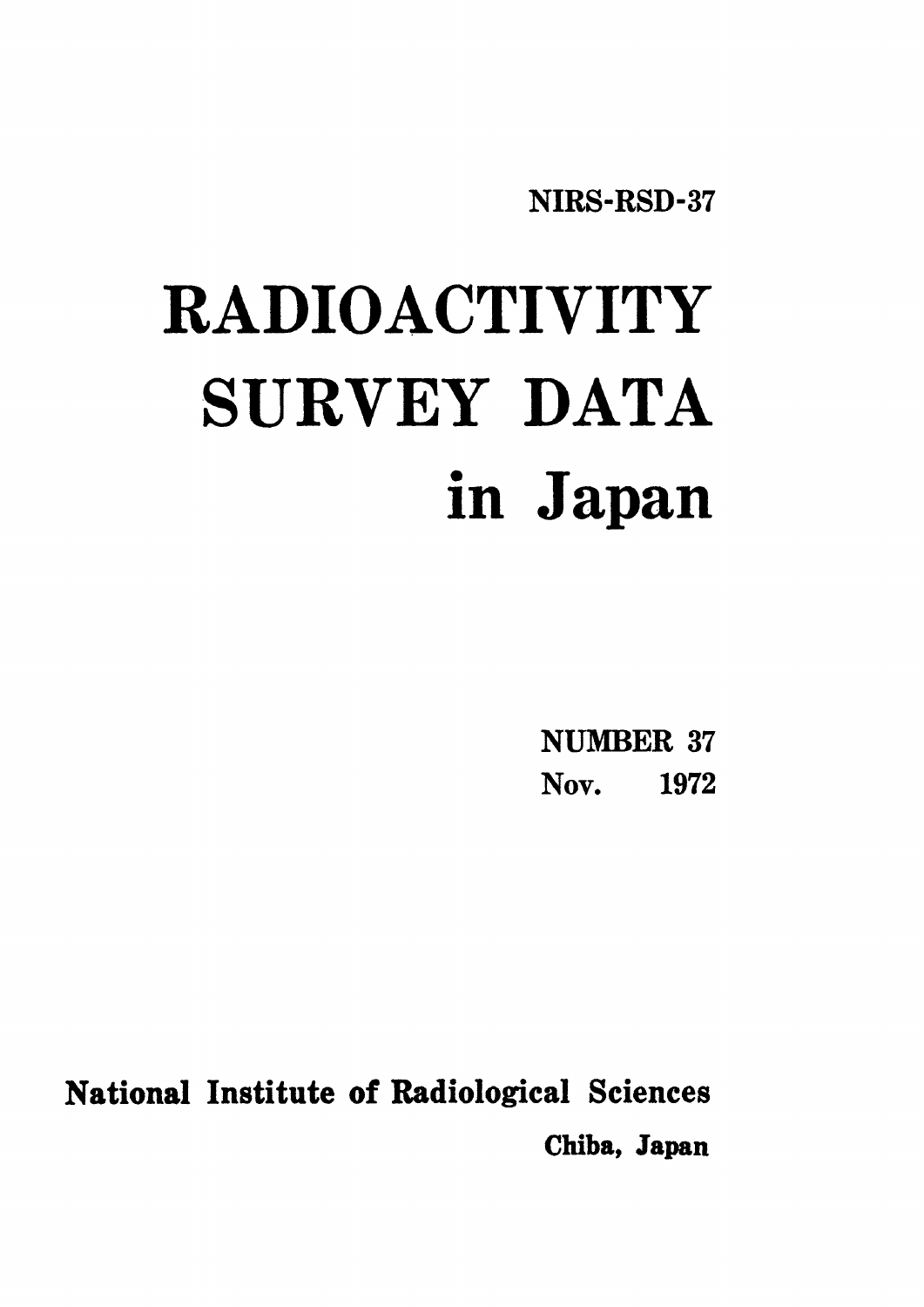## Radioactivity Survey Dat inJapan

### Number 37

## Nov.1972

| <b>Contents</b>                                                                            | Page |
|--------------------------------------------------------------------------------------------|------|
| GEOGRAPHICAL DATA                                                                          |      |
| Strontium-90 and Cesium-137 in Soil                                                        |      |
| (Japan Analytical Chemistry Research Institute)                                            |      |
| <b>WATER DATA</b>                                                                          |      |
| <b>Strontium-90 and Cesium-137 in Source Water</b>                                         |      |
| (Japan Analytical Chemistry Research Institute)                                            |      |
| Strontium-90 and Cesium-137 in Source Water and Treated Water                              |      |
| (National Institute of Radiological Sciences) manufactured and continuum and international | 8    |
| Strontium-90 and Cesium-137 in Potable Rain Water used by Lighthouses                      |      |
| (Japan Analytical Chemistry Research Institute) manufacture and continuum control of       |      |
| DIETARY DATA                                                                               |      |
| <b>Strontium-90 and Cesium-137 in Vegetables</b>                                           |      |
| (Japan Analytical Chemistry Research Institute)                                            | 13   |
| Strontium-90 and Cesium-137 in Milk                                                        |      |
| (National Institute of Animal Industry)                                                    | 16   |

Science and Technology Agency<br>National Institute of Radiological Science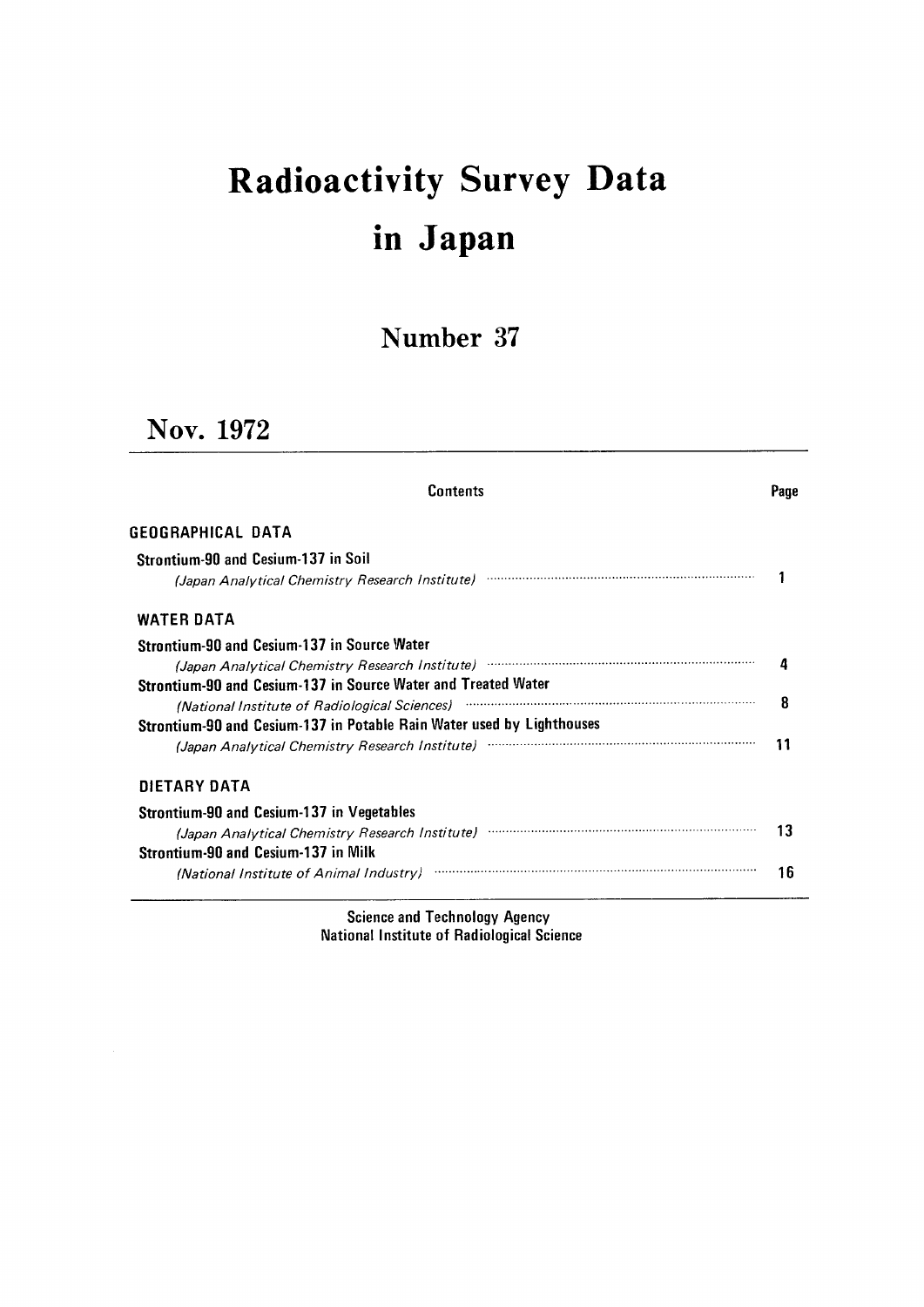## Geographical Data

Strontium-90 and Cesium-137 in Soil

(Japan Analytical Chemistry Research Institute)

Japan analytical Chemistry Research Institute has analyzed surface soil samples collected from 18 prefectures, to determine the total deposits of fallout.

Sampling locations are indicated in Figure 1.

Soil samples were collected at depths of  $0-5$  and

0-20 cm on grassland or bare surface at each sampling location. The samples were analyzed using the method recommended by Science and Technology Agency.

Results obtained during the period from July to September, 1971 are shown in Table 1.

Table 1. <sup>90</sup> Sr and <sup>137</sup> Cs in Soil

 $-$  July to Sep., 1971  $-$ 

by T. Asari, M. Chiba and M. Kuroda

(Japan Analytical Chemistry Research Institute) (Continued from Table 2, No. 32, of this Publication)

|                         | Sampling       | Dry Soil |      | $90$ Sr |                        | S.U | $137 \text{Cs}$ |              | C.U  |
|-------------------------|----------------|----------|------|---------|------------------------|-----|-----------------|--------------|------|
| Location                | Depth<br>(cm)  | Ca (%)   | K(%) |         | $(pCi/Kg)$ $(mCi/Km2)$ |     | (pCi/Kq)        | $(mCi/Km^2)$ |      |
| July 1971               |                |          |      |         |                        |     |                 |              |      |
| Murata MIYAGI           | $0 \sim 5$     | 0.43     | 0.12 | 68      | 2.5                    | 16  | 79              | 2.9          | 66   |
| $\mathbf{r}$            | $0 \sim 20$    | 0.42     | 0.10 | 43      | 5.8                    | 10  | 73              | 9.9          | 73   |
| Oarai IBARAKI           | $0 \sim 5$     | 0.09     | 0.08 | 292     | 16.2                   | 325 | 326             | 18.0         | 407  |
| $\cdots$                | $0 \sim 20$    | 0.08     | 0.09 | 196     | 26.4                   | 245 | 152             | 20.4         | 168  |
| Tokaimura IBARAKI       | $0 \sim 5$     | 0.42     | 0.19 | 996     | 54.2                   | 237 | 2124            | 115.6        | 1118 |
| $\pmb{\cdots}$          | $0 \sim 20$    | 0.35     | 0.12 | 579     | 91.3                   | 165 | 838             | 132.2        | 699  |
| Mito IBARAKI            | $0 \sim 5$     | 0.28     | 0.14 | 804     | 37.4                   | 287 | 2035            | 94.7         | 1454 |
| $\mathcal{L}$           | $0 \sim 20$    | 0.18     | 0.11 | 429     | 68.2                   | 238 | 494             | 78.5         | 449  |
| Miyatsu KYOTO           | $0 \sim 5$     | 0.04     | 0.13 | 341     | 16.4                   | 853 | 912             | 43.9         | 702  |
| $\pmb{\cdot}$           | $0 \sim 20$    | 0.04     | 0.12 | 156     | 49.9                   | 391 | 273             | 87.2         | 228  |
| Hirakata OSAKA          | $0 \sim 5$     | 0.36     | 0.37 | 466     | 13.2                   | 129 | 1147            | 32.5         | 310  |
| $\mathbf{r}$            | $0 \sim 20$    | 0.23     | 0.33 | 265     | 59.2                   | 115 | 549             | 122.4        | 166  |
|                         |                |          |      |         |                        |     |                 |              |      |
| Wakayama WAKAYAMA       | $0 \sim 5$     | 0.33     | 0.12 | 56      | 5.8                    | 17  | 1.3             | 10.6         | 85   |
| $\mathbf{r}$            | $0 \sim 20$    | 0.26     | 0.08 | 19      | 4.5                    | 7   | 33              | 8.0          | 41   |
| Ota SHIMANE             | $0 \sim 5$     | 0.24     | 0.09 | 1523    | 33.3                   | 635 | 2795            | 61.0         | 3106 |
| $\pmb{\cdot}$           | $0 \sim 20$    | 0.14     | 0.05 | 822     | 77.4                   | 587 | 1310            | 123.3        | 2620 |
| Kashima SHIMANE         | $0 \sim 5$     | 0.38     | 0.22 | 889     | 31.3                   | 234 | 2016            | 70.9         | 916  |
| $\boldsymbol{\epsilon}$ | $0 \sim 20$    | 0.32     | 0.26 | 672     | 99.1                   | 210 | 1182            | 174.1        | 455  |
| Matsue SHIMANE          | $0 \sim 5$     | 0.38     | 0.25 | 173     | 7.6                    | 46  | 325             | 14.2         | 130  |
| $\pmb{\cdots}$          | $0 \sim 20$    | 0.40     | 0.16 | 101     | 13.8                   | 25  | 211             | 28.6         | 132  |
| Sawara FUKUOKA          | -5<br>$0 \sim$ | 0.19     | 0.16 | 602     | 24.1                   | 317 | 1454            | 58.1         | 909  |
| $\mathbf{r}^{\prime}$   | $0 \sim 20$    | 0.13     | 0.16 | 331     | 76.4                   | 254 | 604             | 139.5        | 377  |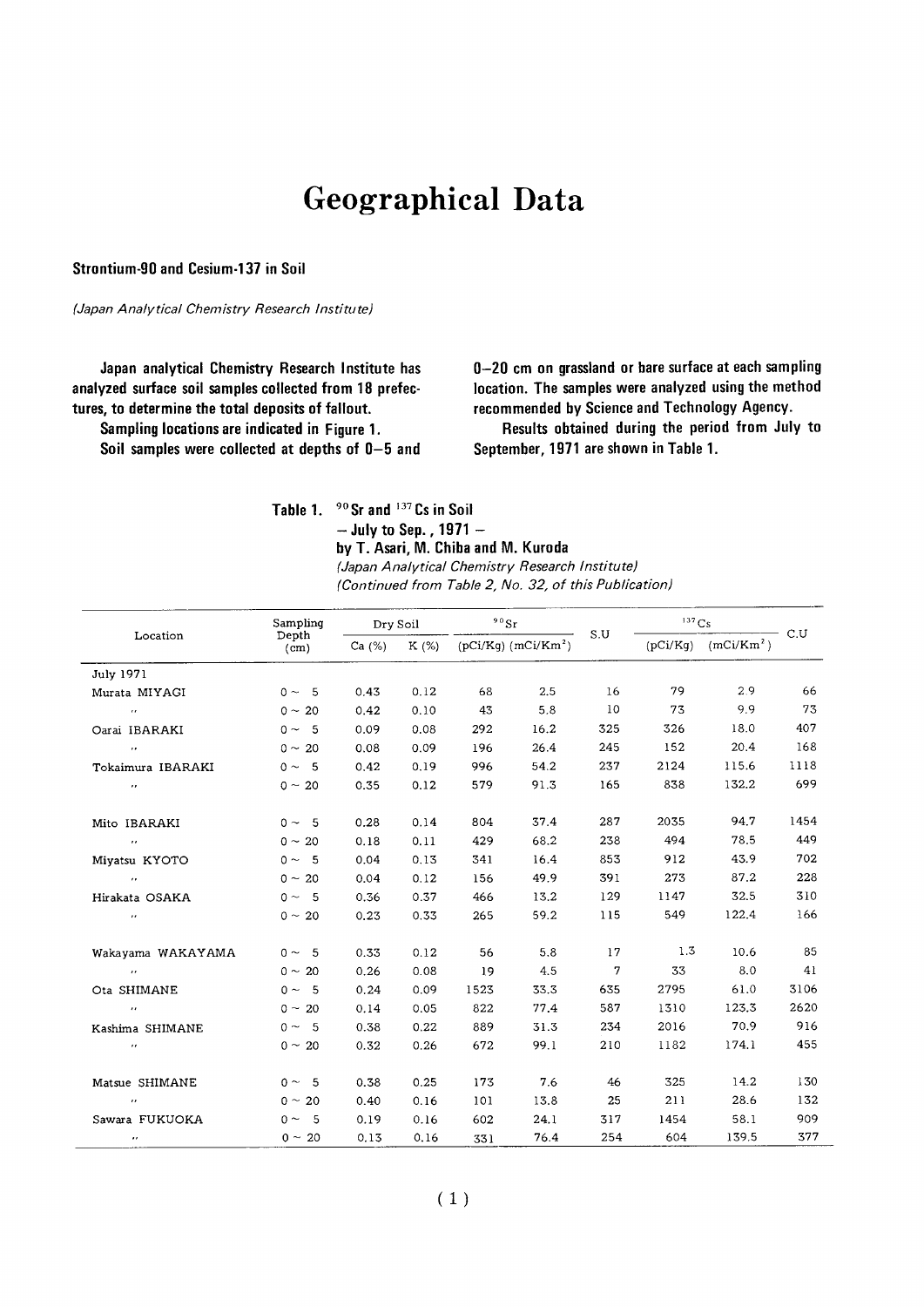|                             | Sampling        |          | Dry Soil. | $90$ Sr |                                   |      | $137$ Cs |                                   |      |
|-----------------------------|-----------------|----------|-----------|---------|-----------------------------------|------|----------|-----------------------------------|------|
| Location                    | Depth<br>(cm)   | Ca $(%)$ | K (%)     |         | $(pCi/Kq)$ (mCi/Km <sup>2</sup> ) | S.U. |          | $(pCi/Kg)$ (mCi/Km <sup>2</sup> ) | C.U  |
| Saqa SAGA                   | $0 \sim 5$      | 0.09     | 0.34      | 446     | 23.9                              | 496  | 910      | 48.7                              | 267  |
| $\bar{\epsilon}$            | $0 \sim 20$     | 0.07     | 0.23      | 184     | 37.6                              | 263  | 338      | 69.0                              | 147  |
| Aug. 1971                   |                 |          |           |         |                                   |      |          |                                   |      |
| Aomori AOMORI               | $0 \sim 5$      | 0.14     | 0.11      | 32      | 1.1                               | 23   | 47       | 1.7                               | 43   |
| $\bar{\epsilon}$            | $0 \sim 20$     | 0.15     | 0.09      | 25      | 5.1                               | 17   | 47       | 9.4                               | 52   |
| Omiya SAITAMA               | $0 \sim 5$      | 0.54     | 0.10      | 801     | 24.4                              | 148  | 1884     | 57.4                              | 1884 |
| $\epsilon$                  | $0 \sim 20$     | 0.84     | 0.10      | 473     | 52.6                              | 56   | 681      | 75.7                              | 681  |
| Yokohama KANAGAWA           | - 5<br>$0 \sim$ | 0.99     | 0.06      | 117     | 3.4                               | 12   | 187      | 5.4                               | 311  |
| $\bar{\epsilon}$            | $0 \sim 20$     | 0.21     | 0.04      | 121     | 11.5                              | 58   | 241      | 22.9                              | 604  |
| Hodogaya KANAGAWA           | $0 \sim 5$      | 0.77     | 0.08      | 888     | 30.8                              | 115  | 1943     | 67.4                              | 2429 |
| $\bar{\epsilon}$            | $0 \sim 20$     | 0.92     | 0.05      | 465     | 51.2                              | 50   | 942      | 103.6                             | 1883 |
| Kariwa NIIGATA              | $0 \sim$<br>- 5 | 0.10     | 0.06      | 126     | 79.2                              | 1256 | 3210     | 201.5                             | 5350 |
| $\bar{\ell}$                | $0 \sim 20$     | 0.16     | 0.20      | 112     | 154.5                             | 697  | 2014     | 279.1                             | 1007 |
| Fukui FUKUI                 | $0 \sim$<br>- 5 | 0.19     | 0.08      | 482     | 23.2                              | 253  | 1365     | 65.7                              | 1706 |
| $\bar{\epsilon}$            | $0 \sim 20$     | 0.11     | 0.11      | 174     | 36.2                              | 158  | 181      | 37.6                              | 164  |
| Tsuruga FUKUI               | $0 \sim 5$      | 0.08     | 0.06      | 182     | 8.8                               | 228  | 1322     | 63.8                              | 2203 |
| $\bar{\epsilon}$            | $0 \sim 20$     | 0.05     | 0.06      | 109     | 20.8                              | 218  | 997      | 190.5                             | 1662 |
| Mihama FUKUI                | $0 \sim 5$      | 0.08     | 0.06      | 239     | 11.4                              | 299  | 1517     | 72.1                              | 2528 |
| $\mathcal{L}(\mathbf{r})$   | $0 \sim 20$     | 0.06     | 0.05      | 186     | 37.1                              | 310  | 840      | 167.6                             | 1680 |
| Akabane AICHI               | 5<br>$0 \sim$   | 0.06     | 0.18      | 186     | 10.9                              | 310  | 489      | 28.6                              | 272  |
| $\mathcal{L}(\mathcal{E})$  | $0 \sim 20$     | 0.06     | 0.15      | 200     | 66.6                              | 333  | 493      | 164.6                             | 329  |
| Akashi HYOGO                | $0 \sim 5$      | 0.02     | 0.12      | 156     | 7.7                               | 778  | 392      | 19.3                              | 326  |
| $\mathbf{r}$                | $0 \sim 20$     | 0.04     | 0.11      | 178     | 29.6                              | 445  | 322      | 53.5                              | 293  |
| Tottori TOTTORI             | $0 \sim 5$      | 0.10     | 0.12      | 136     | 8.2                               | 136  | 330      | 19.9                              | 275  |
| $\mathcal{L}^{\mathcal{L}}$ | $0 \sim 20$     | 0.32     | 0.13      | 178     | 48.4                              | 56   | 253      | 68.5                              | 194  |
| Okayama OKAYAMA             | - 5<br>$0 \sim$ | 0.26     | 0.15      | 324     | 15.3                              | 125  | 785      | 37.2                              | 523  |
| $\mathcal{L} \mathcal{L}$   | $0 \sim 20$     | 0.22     | 0.17      | 286     | 59.8                              | 130  | 482      | 100.5                             | 283  |
| Yamaquchi YAMAGUCHI         | - 5<br>$0 \sim$ | 0.13     | 0.12      | 138     | 8.4                               | 106  | 284      | 17.3                              | 236  |
| $\bar{\ell}$                | $0 \sim 20$     | 0.14     | 0.12      | 145     | 37.4                              | 104  | 319      | 82.0                              | 266  |
| Hagi YAMAGUCHI              | $0 \sim 5$      | 0.12     | 0.09      | 119     | 6.1                               | 99   | 456      | 23.4                              | 506  |
| $\epsilon$ .                | $0 \sim 20$     | 0.32     | 0.07      | 131     | 33.4                              | 41   | 286      | 72.9                              | 409  |
| Kochi KOCHI                 | $0 \sim 5$      | 0.59     | 0.16      | 837     | 34.2                              | 142  | 2282     | 93.3                              | 1426 |
| $\alpha$                    | $0 \sim 20$     | 0.31     | 0.07      | 412     | 84.1                              | 133  | 660      | 134.6                             | 942  |
| Naqasaki NAGASAKI           | $0 \sim 5$      | 0.16     | 0.04      | 286     | 15.1                              | 179  | 500      | 26.4                              | 1251 |
| $\epsilon$ .                | $0 \sim 20$     | 0.12     | 0.04      | 211     | 43.1                              | 176  | 238      | 48.7                              | 596  |
| Sept. 1971                  |                 |          |           |         |                                   |      |          |                                   |      |
| Nakakanbara NIIGATA         | $0 \sim 5$      | 0.37     | 0.20      | 297     | 20.9                              | 80   | 280      | 19.7                              | 140  |
| $\alpha$                    | $0 \sim 20$     | 0.28     | 0.13      | 72      | 18.9                              | 26   | 54       | 14.0                              | 41   |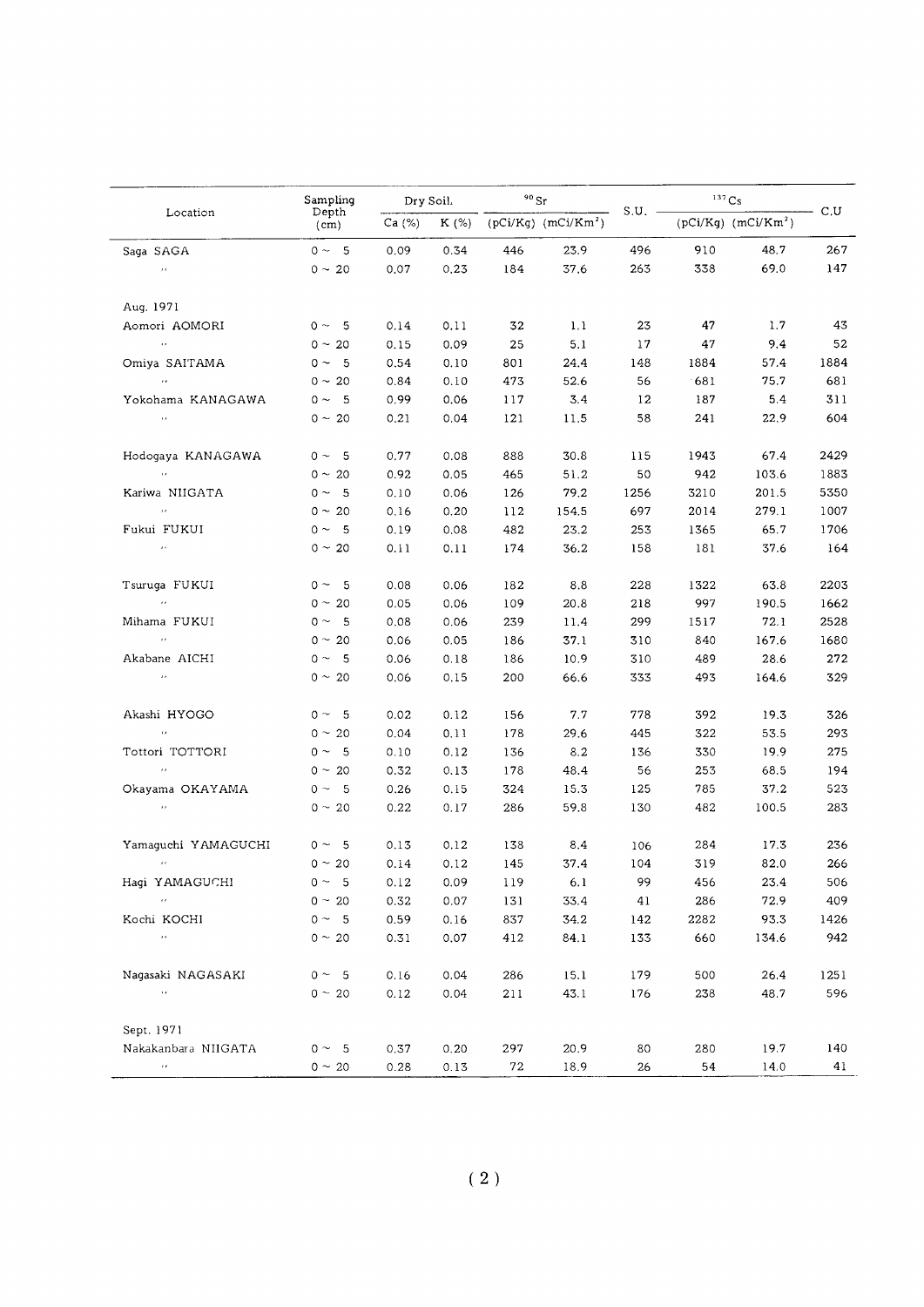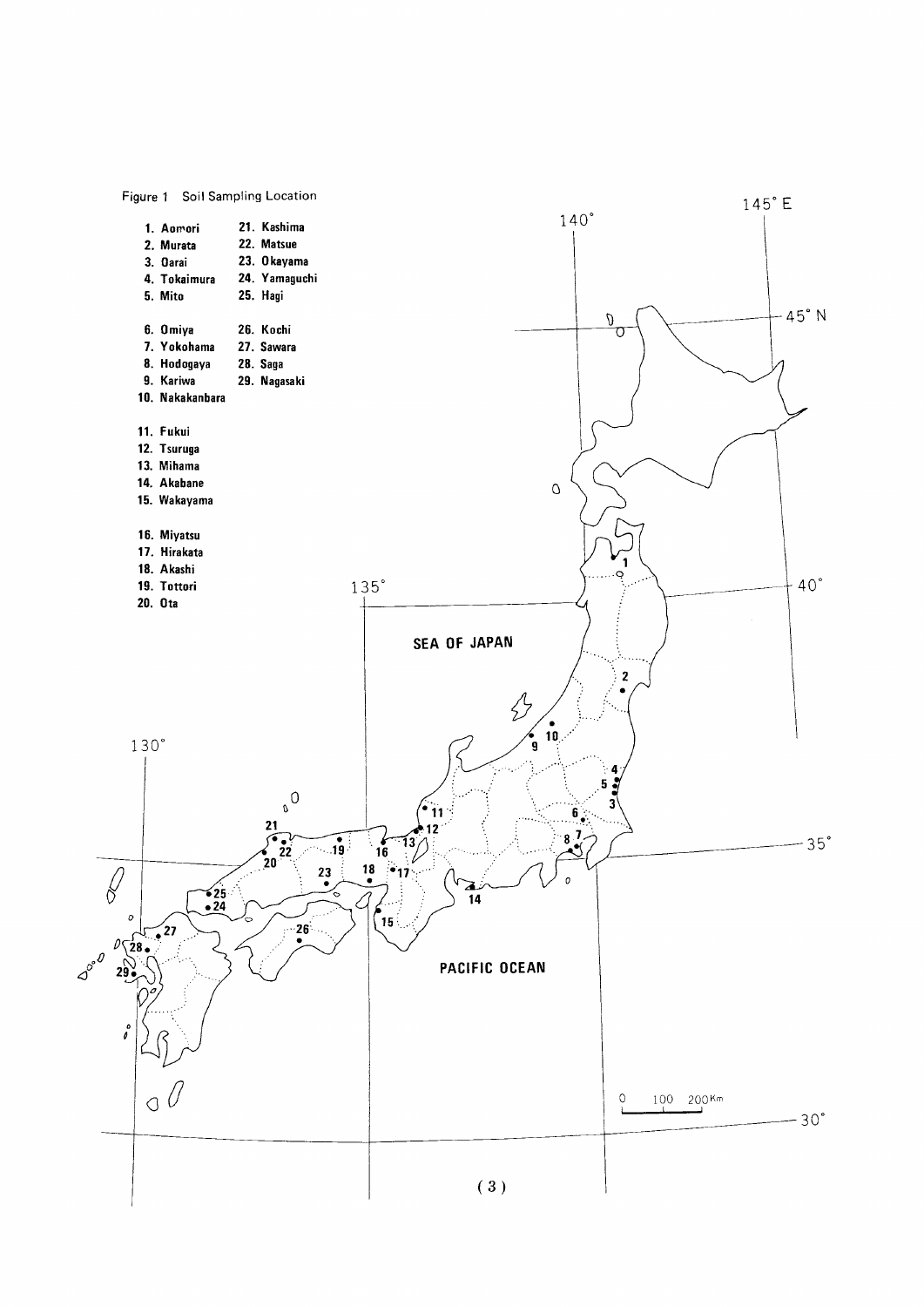## **Water Data**

Strontium-90 and Cesium-137 in Source Water

(Japan Analytical Chemistry Research Institute)

Since May 1963, Japan Analytical Chemistry Research Institute has analyzed the Strontium-90 and Cesium-137 content in source water from 19 locations in Japan.

Sampling locations are shown in Figure 2. Sampling procedures and treatment method of the samples for Strontium-90 and Cesium-137 analyses are the same as those mentioned in the explanation of page 16, Issue No. 19 of this publication.

Results obtained during the period June, 1971 to March 1972, are shown in Table 2.

#### 90 Sr and 137 Cs in Source Water Table 2.  $-$  June 1971 to Mar. 1972  $$ by T. Asari, M. Chiba and M. Kuroda

(Japan Analytical Chemistry Research Institute)

(Continued from Table 5, No. 31 of This Publication)

| Location           | Source                     | $90$ Sr<br>$(pCi/\ell)$ | $137 \text{Cs}$<br>$(pCi/\ell)$ | pH  | Nature of Water Appearance   |
|--------------------|----------------------------|-------------------------|---------------------------------|-----|------------------------------|
| June 1971          |                            |                         |                                 |     |                              |
| Aomori, AOMORI     | Water Purification Station | 0.09                    | 0.04                            | 7.0 | clear                        |
| Sendai, MIYAGI     | $\epsilon$ .               | 0.24                    | 0.08                            | 6.7 | clear                        |
| Mito, IBARAKI      | $\mathcal{L}(\mathcal{L})$ | 0.09                    | 0.05                            | 7.0 | slight muddy (brown)         |
| Mito IBARAKI       |                            | 0,08                    | 0.05                            | 6.5 |                              |
| Niitsu, NIIGATA    |                            | 0.36                    | 0.07                            | 7.0 | clear                        |
| Niitsu, NIIGATA    |                            | 0.37                    | 0.03                            | 6.6 | clear                        |
| Fukui, FUKUI       |                            | 0.03                    | <b>LTD</b>                      | 7.2 |                              |
| Inuyama, AICHI     | Station Intake             | 0.16                    | 0.03                            | 6.8 | clear                        |
| Kyoto, KYOTO       | Station Intake             | 0.73                    | 0.07                            | 6.9 | slight muddy (white)         |
| Yodogawa, OSAKA    | Station Intake             | 0.35                    | 0.05                            | 6.8 | slight muddy (brown)         |
| Osaka, OSAKA       |                            | 0.20                    | <b>LTD</b>                      | 6.9 | clear                        |
| Kobe, HYOGO        | Reservoir                  | 0.15                    | 0.04                            | 7.4 | slight muddy (yellow)        |
| Wakayama, WAKAYAMA | Water Purification Station | 0.11                    | 0.04                            | 6.8 | slight muddy (white)         |
| Tottori, TOTTORI   | Reservoir                  | 0.13                    | 0.05                            | 6.9 | slight muddy (brown)         |
| Matsue, SHIMANE    | Water Purification Station | 0.48                    | 0.07                            | 6,5 | slight muddy                 |
| Hamada, SHIMANE    | Reservoir                  | 0.38                    | 0.08                            | 6.7 | muddy                        |
| Okayama, OKAYAMA   | Station Intake             | 0.07                    | 0.07                            | 6.8 | slight muddy (yellow, qray)  |
| Kochi, KOCHI       |                            | 0.10                    | 0.04                            | 7.2 | clear                        |
| Fukuoka, FUKUOKA   | Water Purification Station | 0.12                    | 0.04                            | 6.8 | clear                        |
| Saga, SAGA         | $\epsilon$                 | 0.19                    | 0.04                            | 2.2 | muddy (black, gray)          |
| Karatsu, SAGA      | $\alpha$                   | 0.08                    | 0.06                            | 7.1 | muddy (qray, black)          |
| Naqasaki           | Reservoir                  | 0.19                    | 0.09                            | 6.5 | slight muddy (yellow, brown) |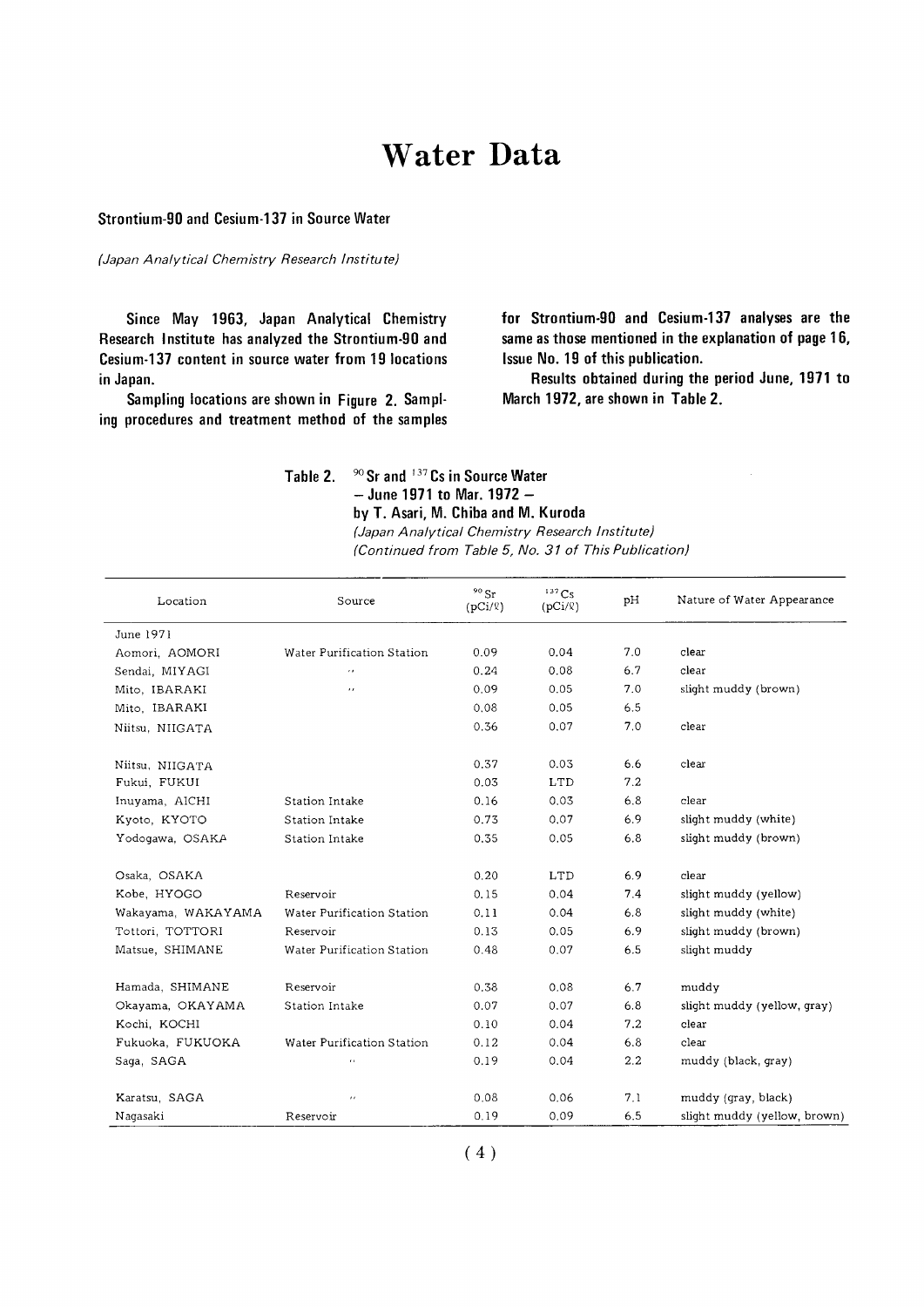| Location           | Source                     | $^{90}\rm{Sr}$<br>$(pCi/\ell)$ | $137$ Cs<br>$(pCi/\ell)$ | pH    | Nature of Water Appearance |
|--------------------|----------------------------|--------------------------------|--------------------------|-------|----------------------------|
| July 1971          |                            |                                |                          |       |                            |
| Odawara, KANAGAWA  |                            | 0.03                           | LTD                      | 6.8   |                            |
|                    |                            |                                |                          |       |                            |
| Spet. 1971         |                            |                                |                          |       |                            |
| Aomori, AOMORI     | Water Purification Station | 0.08                           | 0.08                     | 6.9   | clear                      |
| Sendai, MIYAGI     | $\cdot$                    | 0.17                           | 0.02                     | 5.8   | clear                      |
| Mito, IBARAKI      |                            | 0.09                           | 0.02                     | 7.0   | clear                      |
| Mito, IBARAKI      | Station Intake             | 0.07                           | LTD                      | 7.1   | slight muddy (white)       |
| Odawara, KANAGAWA  |                            | 0.03                           | <b>LTD</b>               | 6.9   |                            |
| Niitsu, NIIGATA    | Water Purification Station | 0.24                           | 0.04                     | 6.8   | slight muddy (brown)       |
| Niitsu, NIIGATA    | $\epsilon$                 | 0.31                           | 0.06                     | 6.7   | clear                      |
| Fukui, FUKUI       |                            | 0.09                           | <b>LTD</b>               | 7.0   |                            |
| Fukui, FUKUI       |                            | 0.01                           | <b>LTD</b>               | 7.0   |                            |
| Inuyama, AICHI     | Station Intake             | 0.14                           | 0.03                     | 6.8   | muddy (yellow, white)      |
|                    |                            |                                |                          |       |                            |
| Kyoto, KYOTO       | Station Intake             | 0.58                           | 0.05                     | 7.7   | slight muddy (white)       |
| Osaka, OSAKA       | Station Intake             | 0.51                           | 0.06                     | 7.0   | slight muddy (brown)       |
| Kobe, HYOGO        | Reservoir                  | 0.17                           | 0.04                     | 7.6   | muddy (yellow, green)      |
| Wakayama, WAKAYAMA | Water Purification Station | 0.12                           | 0.07                     | 6.8   | slight muddy (white)       |
| Tottori, TOTTORI   | Reservoir                  | 0.14                           | 0.05                     | 6.7   | muddy (white)              |
| Matsue, SHIMANE    | Senbon Dam                 | 0.23                           | 0.05                     | 6.6   | floatage                   |
| Hamada, SHIMANE    | Hamadagawa                 | 0.27                           | 0.03                     | 7.3   | floatage                   |
| Okayama, OKAYAMA   | Station Intake             | 0.18                           | LTD                      | 6.5   | slight muddy (white)       |
| Kochi, COCHI       |                            | 0.15                           | LTD                      | 7,2   | clear                      |
| Fukuoka, FUKUOKA   | Water Purification Station | 0.12                           | 0.05                     | 6.8   | clear                      |
| Saga, SAGA         | Water Purification Station | 0.03                           | 0.02                     | 7.2   | clear                      |
| Karatsu, SAGA      | $\bar{r}$                  | 0.21                           | 0.07                     | 7.1   | muddy (gray)               |
| Nagasaki, NAGASAKI | Reservoir                  | 0.12                           | 0.08                     | 7.0   | muddy (yellow, brown)      |
|                    |                            |                                |                          |       |                            |
| Dec. 1971          |                            |                                |                          |       |                            |
| Yokouchi, AOMORI   | Water Purification Station | 0.09                           | 0.05                     | 7.0   | clear                      |
| Sendai, MIYAGI     | $\pmb{\cdot}$              | 0.15                           | 0.05                     | 6.8   | clear                      |
| Mito, IBARAKI      | $\epsilon$ $t$             | 0.06                           | LTD                      | 7.1   | slight muddy (brown)       |
| Mito, IBARAKI      |                            | 0.07                           | 0.03                     | 6.8   | clear                      |
| Odawara, KANAGAWA  | Station Intake             | 0.03                           | LTD                      | 7.0   |                            |
| Niitsu, NIIGATA    | Water Purification Station | 0.28                           | 0.03<br>ä,               | 6.4   | clear                      |
| Niitsu, NIIGATA    |                            | 0.33                           | 0.08                     | 7.0   | slight muddy (brown)       |
| Fukui, FUKUI       |                            | 0.02                           | <b>LTD</b>               | 6.4   |                            |
| Inuyama, AICHI     | Station Intake             | 0.14                           | 0.03                     | 6.9   | clear                      |
| Kyoto, KYOTO       | Station Intake             | 0.52                           | 0.04                     | 7.3   | slight muddy (white)       |
| Osaka, OSAKA       | Station Intake             | 0.48                           | 0.04                     | $6.8$ | slight muddy (brown)       |
| Kobe, HYOGO        | Reservoir                  | 0.13                           | 0.03                     | 7.4   |                            |
| Wakayama, WAKAYAMA | Water Purification Station | 0.09                           | 0.02                     | 6.8   | slight muddy               |
| Tottori, TOTTORI   |                            | 0.15                           | 0.06                     | 6.9   | slight muddy               |
| Matsue, SHIMANE    | Senbon dam                 | 0.36                           | 0.06                     | 6.9   | floatage                   |
|                    |                            |                                |                          |       |                            |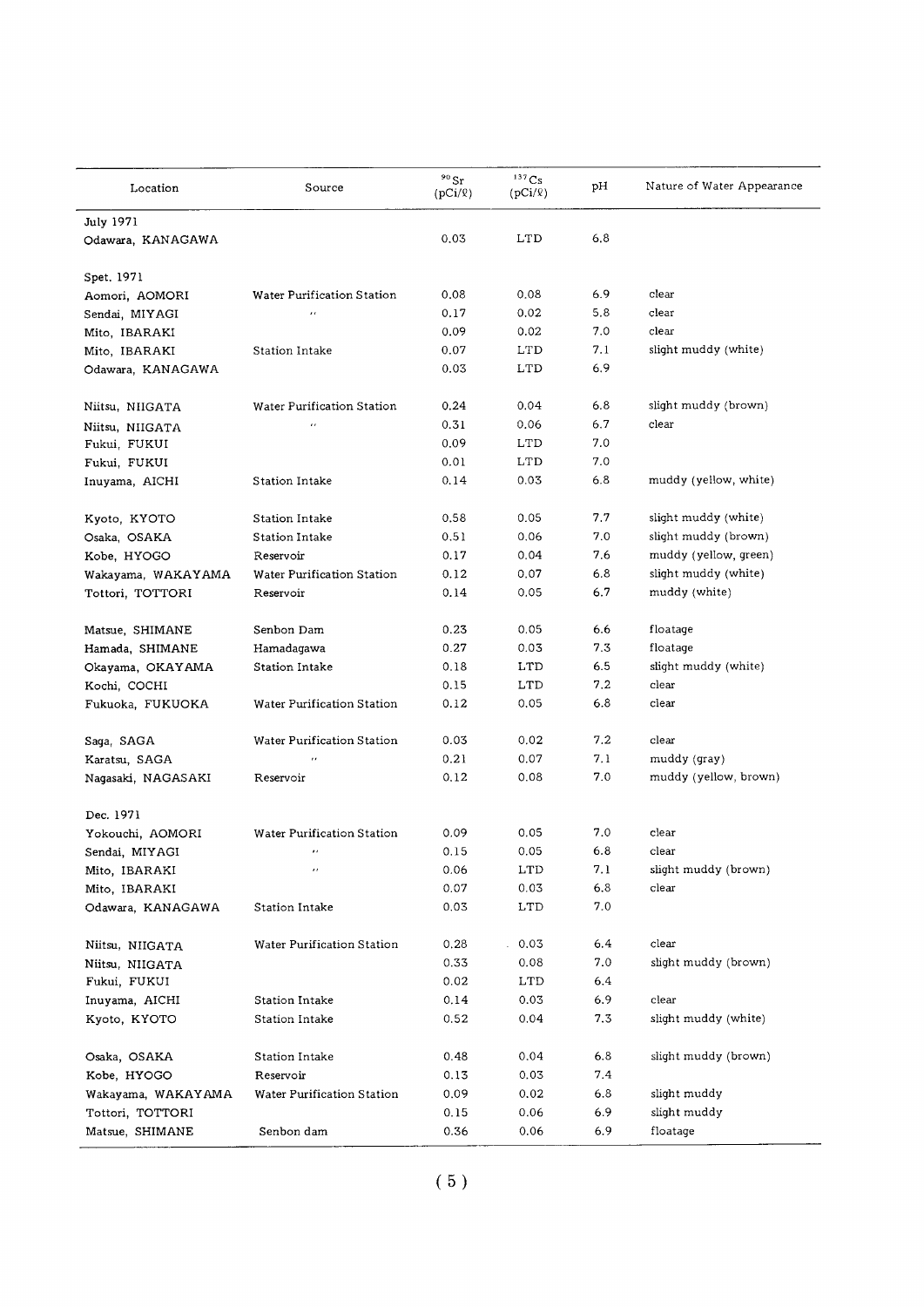| Location           | Source                     | $90$ Sr<br>$(pCi/\ell)$ | $137$ Cs<br>$(pCi/\ell)$ | pН  | Nature of Water Appearance   |
|--------------------|----------------------------|-------------------------|--------------------------|-----|------------------------------|
| Hamada, SHIMANE    | Water Purification Station | 0.03                    | LTD                      | 6.5 |                              |
| Okayama, OKAYAMA   | Station Intake             | 0.13                    | LTD                      | 6.8 | slight muddy (white)         |
| Kochi, KOCHI       |                            | 0.12                    | <b>LTD</b>               | 7.2 | clear                        |
| Fukuoka, FUKUOKA   | Water Purification Station | 0.12                    | 0.03                     | 6.8 | clear                        |
| Saqa, SAGA         | Water Purification Station | 0.10                    | 0.02                     | 7.0 | slight muddy (yellow, white) |
| Karatsu, SAGA      | Water Purification Station | 0.13                    | 0.02                     | 6.7 | slight muddy (white)         |
| Naqasaki, NAGASAKI | Reservoir                  | 0.11                    | 0.07                     | 7.2 | muddy (yellow, brown)        |
| Mar. 1972          |                            |                         |                          |     |                              |
| Aomori, AOMORI     | Water Purification Station | 0.05                    | 0.03                     | 7.4 | clear                        |
| Sendai, MIYAGI     | Reservoir                  | 0.12                    | 0.04                     | 7.0 | clear                        |
| Mito, IBARAKI      |                            | 0.07                    | 0.02                     | 7.0 | clear                        |
| Mito, IBARAKI      | Water Purification Station | 0.08                    | <b>LTD</b>               | 7.1 | muddy (white)                |
| Odawara, KANAGAWA  | Station Intake             | 0.03                    | LTD                      |     |                              |
| Niitsu, NIIGATA    | Water Purification Station | 0.16                    | 0.03                     | 7.1 | clear                        |
| Niitsu, NIIGATA    | Water Purification Station | 0.23                    | 0.03                     | 7.3 | clear                        |
| Fukui, FUKUI       |                            | 0.02                    | 0.02                     | 6.6 |                              |
| Inuyama, AICHI     | <b>Station Intake</b>      | 0.14                    | 0.03                     | 6.9 | clear                        |
| Kyoto, KYOTO       | <b>Station Intake</b>      | 0.55                    | 0.03                     | 7.2 | slight muddy (white)         |
| Osaka, OSAKA       | Station Intake             | 0.39                    | 0.03                     | 6.9 | slight muddy (brown)         |
| Kobe, HYOGO        | Reservoir                  | 0.10                    | 0.03                     | 7.4 | muddy (yellow)               |
| Wakayama, WAKAYAMA | Water Purification Station | 0.10                    | <b>LTD</b>               | 6.8 | slight muddy                 |
| Tottori, TOTTORI   |                            | 0.13                    | 0.05                     | 6.7 | slight muddy (brown)         |
| Matsue, SHIMANE    | Senbon Dam                 | 0.20                    | 0.06                     | 6.2 |                              |
| Hamada, SHIMANE    | Water Purification Station | 0.04                    | LTD                      | 6.2 |                              |
| Okayama, OKAYAMA   | Station Intake             | 0.15                    | 0.02                     | 6.8 | slight muddy (yellow)        |
| Kochi, KOCHI       |                            | 0.12                    | <b>LTD</b>               | 7.2 | clear                        |
| Fukuoka, FUKUOKA   | Water Purification Station | 0.12                    | 0.04                     | 6.8 | clear                        |
| Saga, SAGA         | Water Purification Station | 0.04                    | 0.03                     | 6.9 | slight muddy (yellow, white) |
| Karatsu, SAGA      | Water Purification Station | 0.11                    | <b>LTD</b>               | 7.0 | slight muddy (yellow, white) |
| Naqasaki, NAGASAKI | Water Purification Station | 0.11                    | 0.05                     | 7.4 | muddy (vellow, brown)        |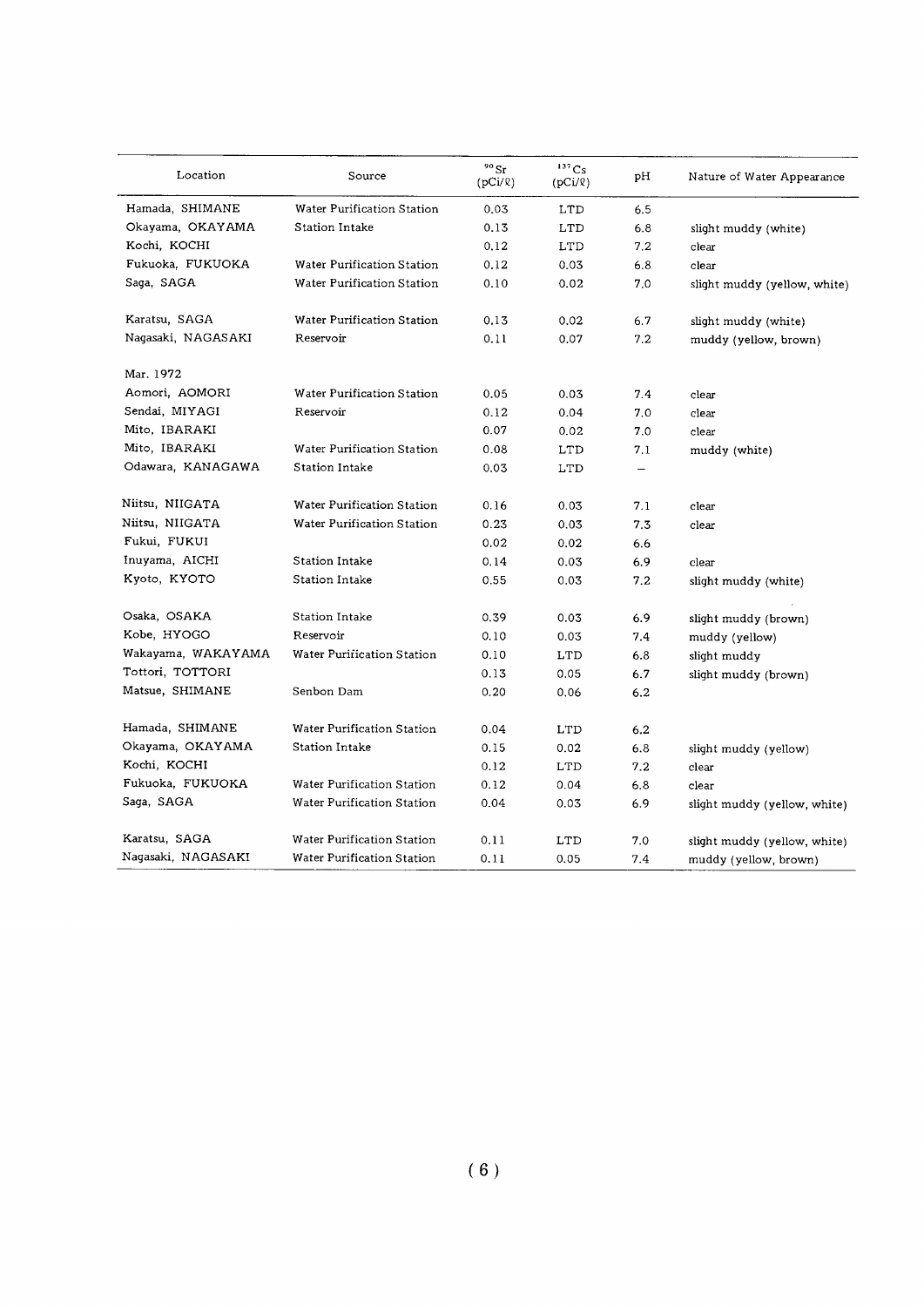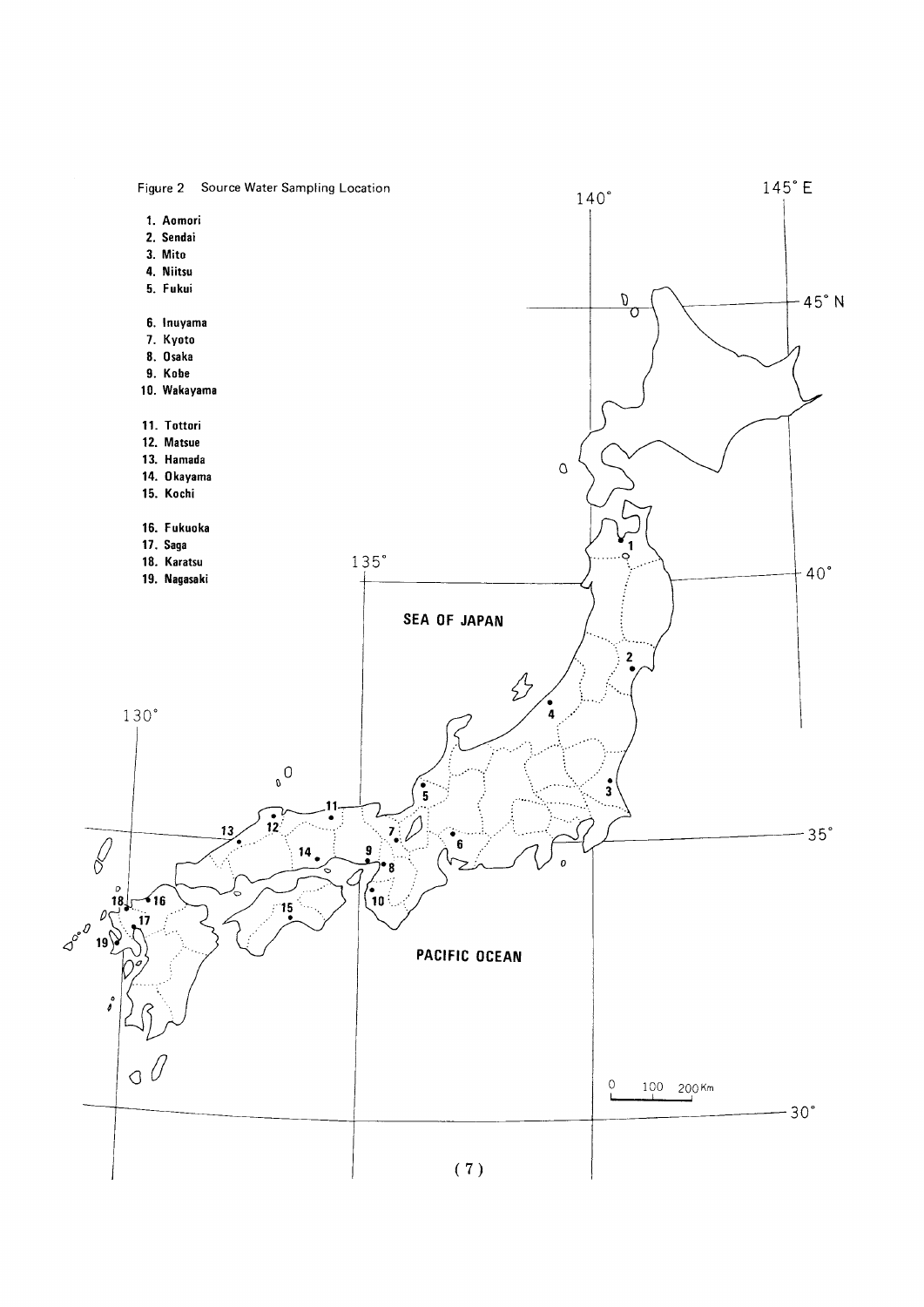#### Strontium-90 and Cesium-137 in Source Water and **Treated Water**

#### (National Institute of Radiological Sciences)

Since December 1961, the concentration of Radionuclides in city water in Japan have been determined, in co-operation with 24 prefectural Public Health Laboratories.

From April 1963, sampling points have been selected in Tokyo, Niigata and Osaka prefectures. From June 1970, the sampling points were carried out in Akita, Fukushima, Ibaraki and Fukui prefectures.

From June 1971, the sampling points were carried out in Hokkaido, Akita, Fukushima, Tokyo, Ishikawa, Shizuoka, Hiroshima and Kagoshima prefectures. Sampling locations are shown in Figure 3.

The results obtained from June, 1971 to March 1972 are shown in Table 3.

#### 90 Sr and 137 Cs in Source Water and Treated Water Table 3. - June 1971 to March 1972 by H. Kamada, M. Mita

(National Institute of Radiological Sciences)

|                   |                  |                                 | $^{90}\rm{Sr}$  | 137C <sub>S</sub> |
|-------------------|------------------|---------------------------------|-----------------|-------------------|
| Location          | Type             | Date                            | $(pCi/100\ell)$ |                   |
| Wakkanai HOKKAIDO | S.W.             | Jun. 1971                       | 47.6            | 30.4              |
|                   | $\bar{t}$ i      | Sep.<br>$\bar{t}$               | 32.6            | 5.0               |
|                   | $\boldsymbol{r}$ | Dec.<br>$\boldsymbol{\epsilon}$ | 32.1            | 9.8               |
|                   | $\mathbf{r}$     | Mar. 1972                       | 51.7            | 10.7              |
| Sapporo HOKKAIDO  | S.W.             | Jun. 1971                       | 22.7            | 10.6              |
|                   | $\epsilon$       | Sep.<br>$\mathcal{F}$           | 13.6            | 3.6               |
|                   | $\mathbf{r}$     | Dec.<br>$\boldsymbol{\epsilon}$ | 13.7            | 5.3               |
|                   | $\pmb{\cdot}$    | Mar. 1972                       | 18.2            | 6.8               |
| Akita AKITA       | S.W.             | Jun. 1971                       | 10.0            | 7.1               |
|                   | T.W.             | $\bar{D}$                       | 7.1             | 4.4               |
|                   | S.W.             | Sep. 1971                       | 20.7            | 4.4               |
|                   | T.W.             | $\alpha$                        | 17.8            | 3.4               |
|                   | S.W.             | Dec. 1971                       | 21.1            | 5.7               |
|                   | T.W.             | $\mathcal{F}(\mathcal{E})$      | 17.3            | 1.1               |
|                   | S.W              | Mar. 1972                       | 16.9            | 4.0               |
|                   | T.W.             | $\mathbf{r}$                    | 15.0            | 1.4               |
| Iizaka FUKUSHIMA  | S.W.             | Jun. 1971                       | 18.6            | 5.2               |
|                   | T.W.             | $\epsilon\epsilon$              | 14.6            | 3.7               |
|                   | S.W.             | Sep. 1971                       | 11.9            | 2.2               |
|                   | T.W.             | $\alpha$                        | 11.0            | 0.8               |
|                   | S.W.             | Dec. 1971                       | 13.9            | 2.1               |
|                   | T.W.             | $\pmb{r}$ ,                     | 13.2            | 1.3               |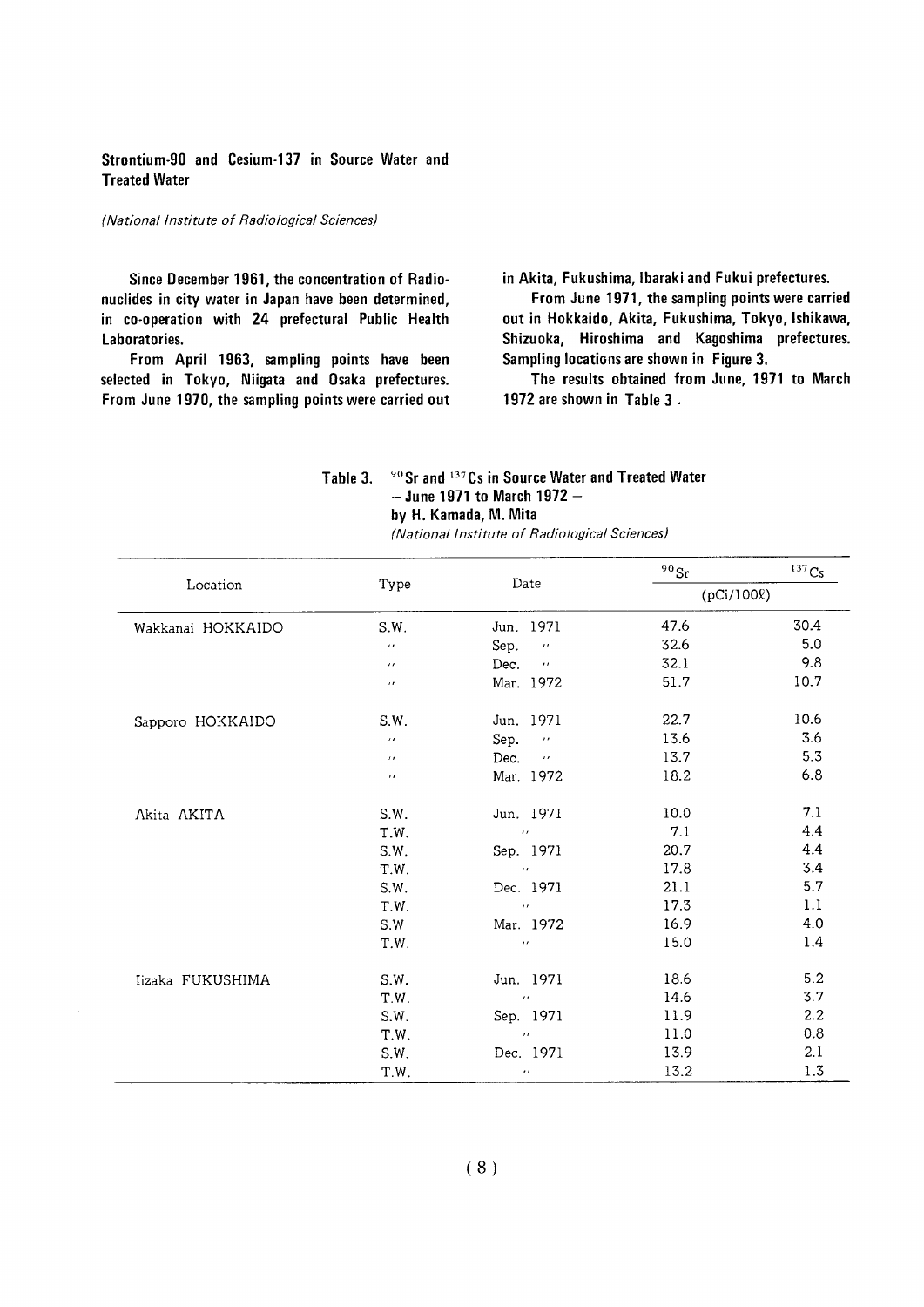| Location            |                         | Date                         | $90$ Sr         | 137C <sub>S</sub> |
|---------------------|-------------------------|------------------------------|-----------------|-------------------|
|                     | Type                    |                              | $(pCi/100\ell)$ |                   |
| Iizaka FUKUSHIMA    | S.W.                    | Mar. 1972                    | 17.7            | 3.0               |
|                     | T.W.                    | $\mathcal{F}(\mathcal{E})$   | 14.7            | 1.6               |
| Namie FUKUSHIMA     | S.W.                    | Jun. 1971                    | 19.9            | 3.8               |
|                     | T.W.                    | $\sim$                       | 14.4            | 2.1               |
|                     | S.W.                    | Sep. 1971                    | 13.5            | 2.1               |
|                     | T.W.                    | $\sim$ 10 $^{\circ}$         | 8.3             | 0.8               |
|                     | S.W.                    | Dec. 1971                    | 4.0             | 2.5               |
|                     | T.W.                    | $\mathbf{u}$                 | 3.3             | 1.7               |
|                     | S.W.                    | Mar. 1972                    | 16.0            | 2.5               |
|                     | T.W.                    | $\mathcal{F}(\mathcal{E})$   | 12.4            | 1.7               |
| Kanamachi TOKYO     | S.W.                    | Jun. 1971                    | 22.8            | 7.8               |
|                     | T.W.                    | $\sim 10^{-11}$              | 13.4            | 4.6               |
|                     | S.W.                    | Sep. 1971                    | 13.5            | 3.5               |
|                     | T.W.                    | $\sim 10^{11}$ km $^{-1}$    | 11.8            | 2.8               |
|                     | S.W.                    | Dec. 1971                    | 9.4             | 6.3               |
|                     | T.W.                    | $\sim 10^{-11}$              | 8.6             | 2.4               |
|                     | S.W.                    | Mar. 1972                    | 17.1            | 3.9               |
|                     | T.W.                    | $\sim 10^{-11}$              | 11.5            | 3.0               |
| Kanazawa ISHIKAWA   | S.W.                    | Jun. 1971                    | 31.9            | 6.2               |
|                     | $\mathbf{r}$            | Sep.<br>$\hat{H}$            | 17.2            | 7.0               |
|                     | $\boldsymbol{\epsilon}$ | Dec. $\cdots$                | 17.2            | 18.1              |
|                     | $\mathbf{r}$            | Mar. 1972                    | 19.1            | 6.2               |
| Shimizu SHIZUOKA    | S.W.                    | Jun. 1971                    | 14.9            | 20.5              |
|                     | $\overline{B}$          | Sep.<br>$\bar{\ell}$         | 6.7             | 12.4              |
|                     | $\mathbf{r}$            | Dec.<br>$\alpha$             | 10.2            | 71.5              |
|                     | $\bar{I}$ $I$           | Mar. 1972                    | 9.6             | 3.7               |
| Hiroshima HIROSHIMA | S.W.                    | Jun. 1971                    | 59.0            | 15.1              |
|                     | $\mathbf{r}$            | Sep.<br>$\bar{\ell}$         | 15.2            | 3.4               |
|                     | $\mathbf{r}$            | Dec.<br>$\epsilon$ .         | 15.2            | 4.2               |
|                     | $\mathbf{r}$            | Mar. 1972                    | 12.2            | 6.0               |
| Kagoshima KAGOSHIMA | S.W.                    | Jun. 1971                    | 20.8            | 10.4              |
|                     | $\bar{t}$               | Sep.<br>$\ddot{\phantom{0}}$ | 10.0            | 2.2               |
|                     | $\bar{\ell}$            | Dec.<br>$\sim$ $\alpha$      | 6.9             | 6.9               |
|                     | $\lambda$               | Mar. 1972                    | 10.6            | 3.9               |

 $\mathbb{R}^2$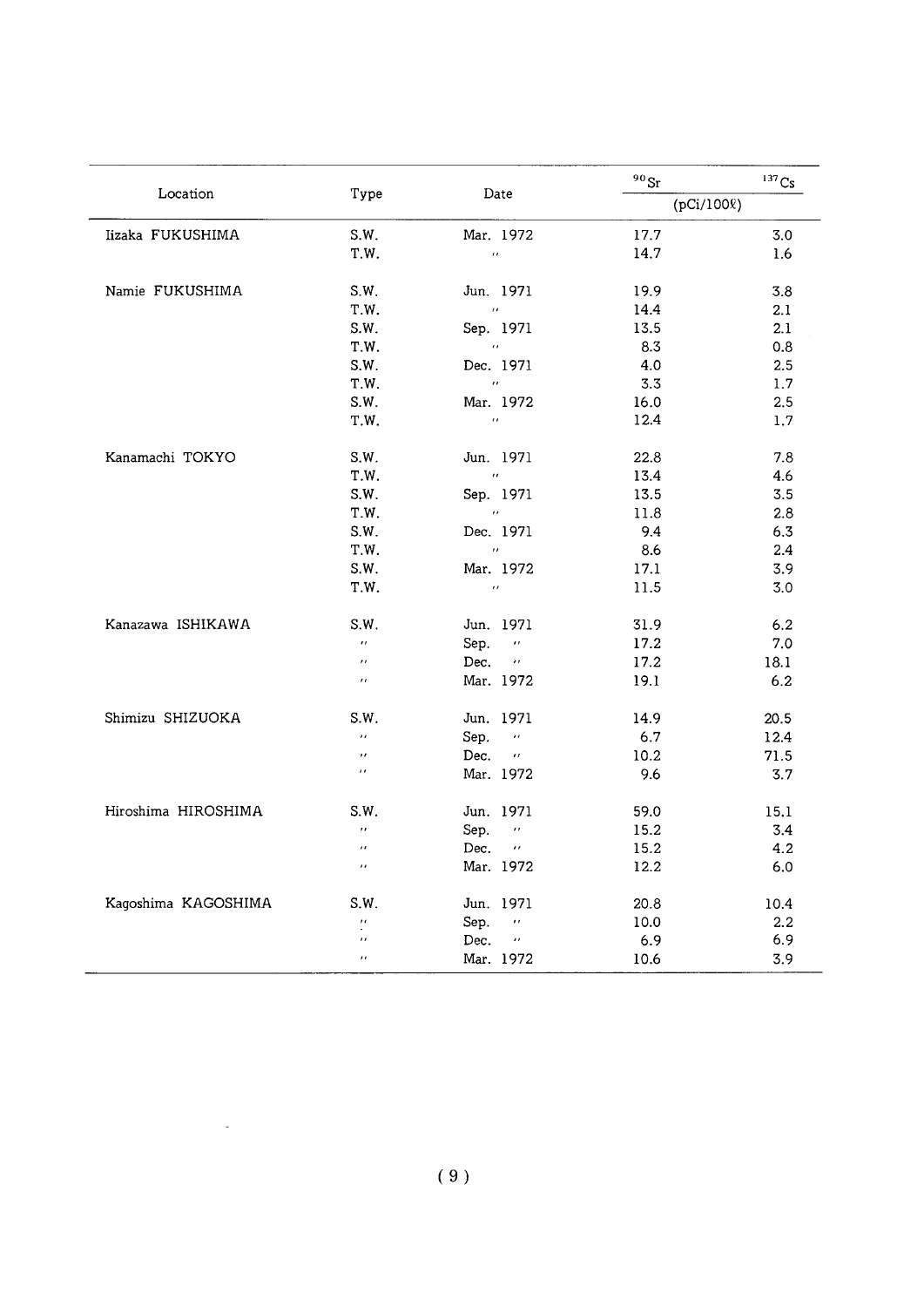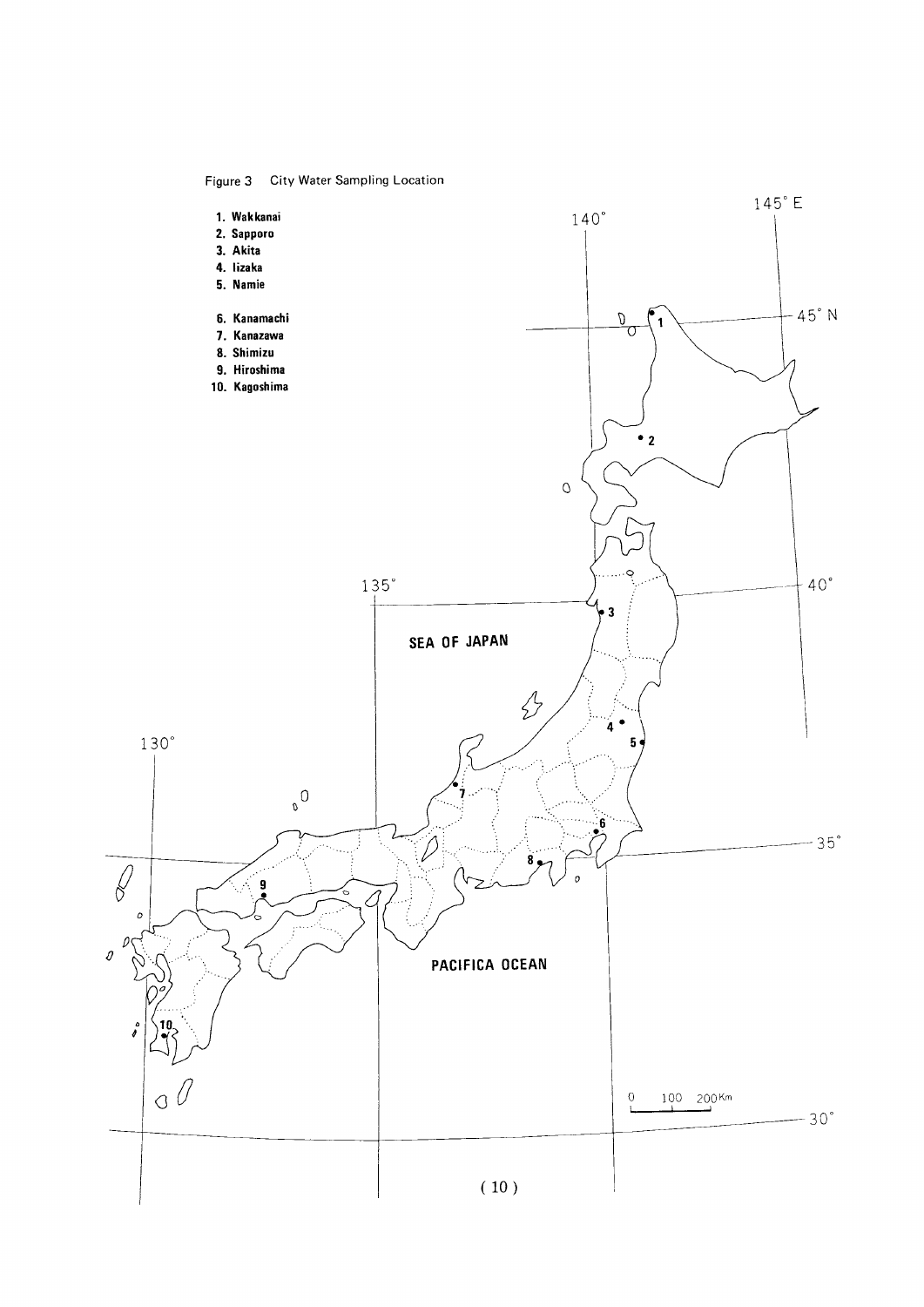#### Strontium-90 and Cesium-137 in Potable Rain Water used by Lighthouses

#### (Japan Analytical Chemistry Research Institute)

Since April 1964, potable rain water used residents of beacon lighthouses has been analyzed for Strontium-90 and Cesium-137 content by Japan Analytical **Chemistry Research Institute.** 

Samples of potable rain were collected in polyethylene bottles at 7 lighthouses and also ten liter samples, with and without filtration through sand and

charcoal, were sent from each lighthouse.

Sampling locations are shown in Figure 4. The analytical procedure applied was the method recommended by the Science and Technology Agency.

Results obtained during the period from July, 1971 to March 1972, are shown in Table 4.

#### Table 4. 90 Sr and 137 Cs in Potable Rain Water used by Lighthouses - July, 1971 to Mar., 1972 -

by T. Asari, M. Chiba and M. Kuroda

(Japan Analytical Chemistry Research Institute) (Continued from Table 6, No. 31 of this Publication)

|                         |          | $^{90}$ Sr (pCi/ $\ell$ ) |          | $^{137}\mathrm{Cs}$ (pCi/ $\ell$ ) |
|-------------------------|----------|---------------------------|----------|------------------------------------|
| Lighthouse Location     | Original | Filtrate                  | Original | Filtrate                           |
| <b>July 1971</b>        |          |                           |          |                                    |
| Soyamisaki HOKKAIDO     | 3.1      | <b>LTD</b>                | 0.5      | <b>LTD</b>                         |
| Syakotanmisaki HOKKAIDO | 3.3      | <b>LTD</b>                | 1.1      | LTD                                |
| Miyakejima TOKYO        | 2.1      | $\overline{\phantom{a}}$  | 2.5      |                                    |
| $\boldsymbol{r}$        | 2.0      |                           | 2.6      | $\overline{\phantom{a}}$           |
| Hajikisaki NIIGATA      | 1.2      | 0.7                       | 1.4      | LTD                                |
| Kusagakijima KAGOSHIMA  | 0.7      | 0.6                       | 0.4      | <b>LTD</b>                         |
| Aug. 1971               |          |                           |          |                                    |
| Echizenmisaki FUKUI     | 1.0      | 1.0                       | 0.4      | 0.4                                |
| Tosaokinoshima KOCHI    | 3.1      | 1.3                       | 4.8      | 0.4                                |
| Nov. 1971               |          |                           |          |                                    |
| Tosaokinoshima KOCHI    | 1.4      | 1.1                       | 0.8      | 0.5                                |
| Jan. 1972               |          |                           |          |                                    |
| Soyamisaki HOKKAIDO     | 1.4      | <b>LTD</b>                | 2.4      | LTD                                |
| Svakotanmisaki HOKKAIDO | 1.7      | 1.5                       | 0.4      | <b>LTD</b>                         |
| Miyakejima TOKYO        | 1.5      | 0.6                       | 1.9      | 1.0                                |
| Hajikisaki NIIGATA      | 1.6      | 0.6                       | 0.6      | <b>LTD</b>                         |
| Echizenmisaki FUKUI     | 1.1      | 0.1                       | 1.8      | <b>LTD</b>                         |
| <b>March 1972</b>       |          |                           |          |                                    |
| Kusaqakijima KAGOSHIMA  | 0.9      | 0.7                       | 0.5      | <b>LTD</b>                         |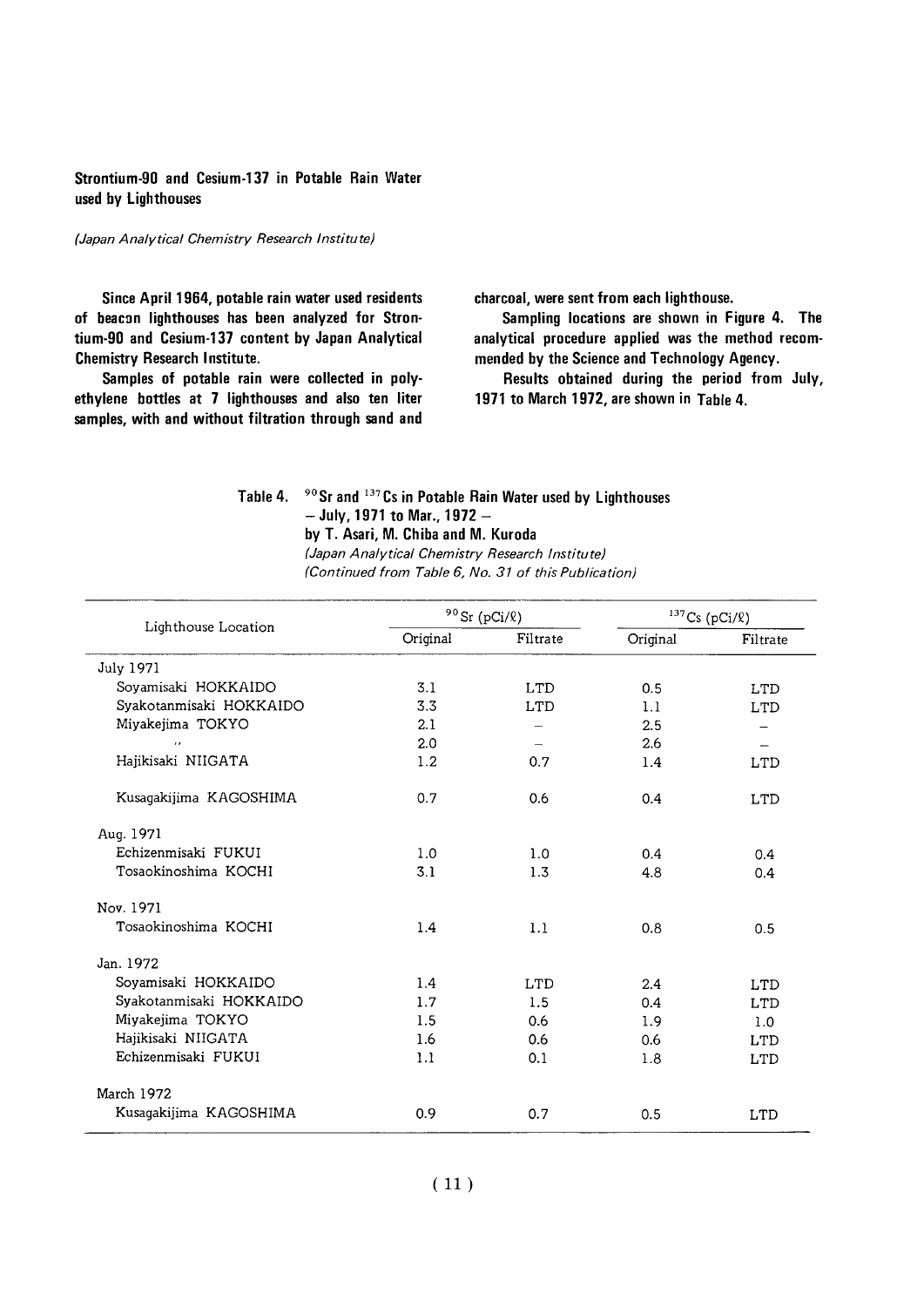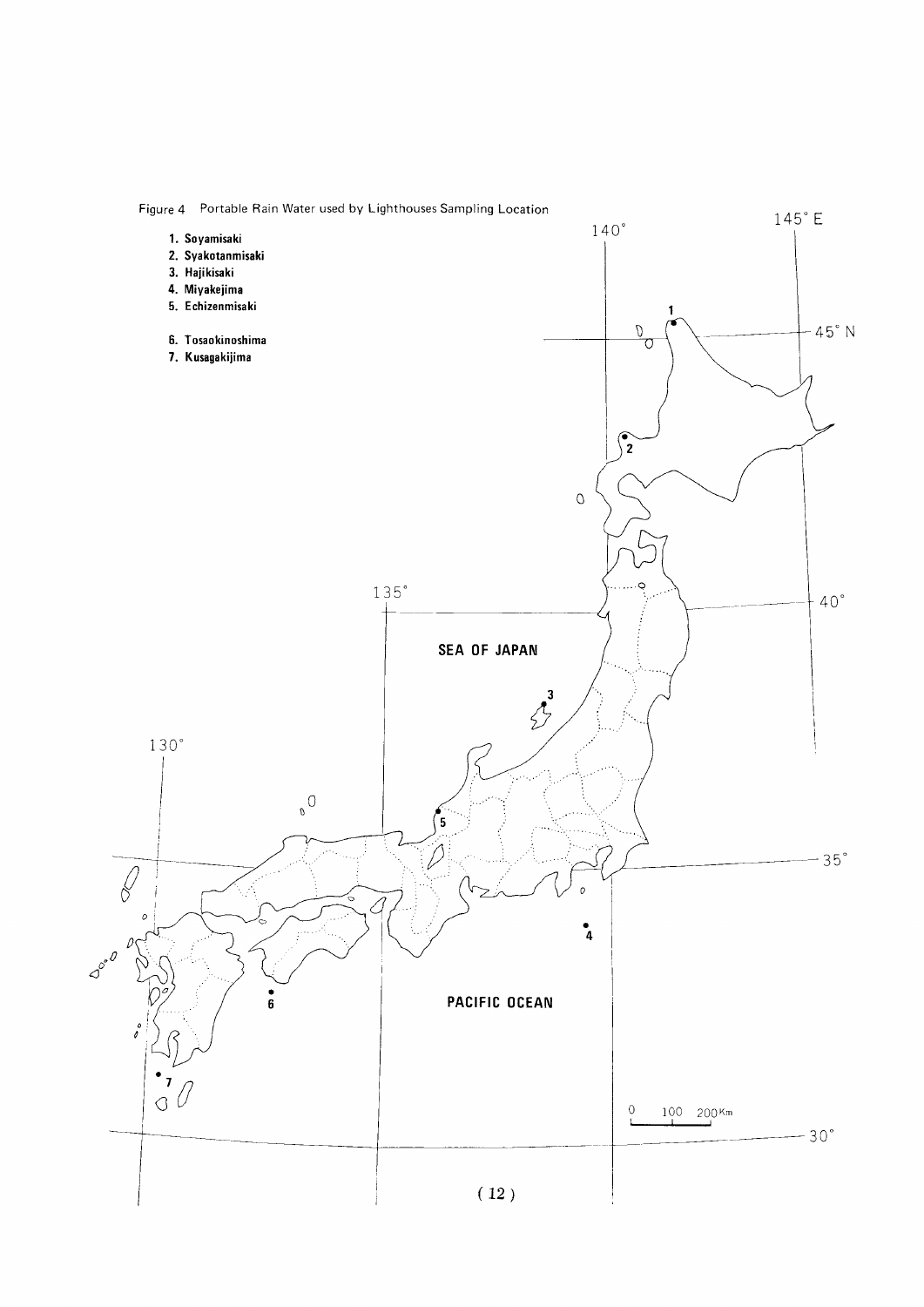## Dietary Data

Strontium-90 and Cesium-137 in Vegetables

(Japan Analytical Chemistry Research Institute)

Japan Analytical Chemistry Research Institute has analyzed the Strontium-90 and Cesium-137 content in vegetables obtained from 14 prefectures. Sampling locations are shown in Figure 5. The samples were taken twice at the same location during the harvest period. At the prefectural public health laboratories, several kilograms of the fresh vegetable samples were washed with water, and the inedible parts removed,

then only the edible parts ashed at 450°C. These samples were then sent to Japan Analytical Chemistry Research Institute and analyzed for Strontium-90 and Cesium-137 content, using the method recommended by Science and Technology Agency.

Results obtained during the period from April, 1971 to February 1972, are shown in Table 5.

| Table 5. | $90$ Sr and $137$ Cs in Vegetables |
|----------|------------------------------------|
|          | $-$ Apr. 1971 to Feb. 1972 $-$     |

Feb. 1972 by T. Asari, M. Chiba and M. Kuroda

(Japan Analytical Chemistry Research Institute)

(Continued from Table 3, No. 31 of this Publication)

|                                     | Month                      |           | Component (% by Weight) |         | $^{90}\rm{Sr}$ |      | $^{137}\mathrm{Cs}$ |        |
|-------------------------------------|----------------------------|-----------|-------------------------|---------|----------------|------|---------------------|--------|
| Location                            | Harvested                  | Ash $(%)$ | Ca $(%)$                | $K(\%)$ | (pCi/Kg)       | S.U  | (pCi/Kq)            | C.U    |
| (Spinach)                           |                            |           |                         |         |                |      |                     |        |
| Fukushima FUKUSHIMA                 | '71<br>Apr.                | 2.25      | 0.10                    | 0.76    | 14.8           | 14.8 | 13.6                | 1.8    |
| Okuma FUKUSHIMA                     | $\bullet$                  | 1.92      | 0.23                    | 0.67    | 73.5           | 32.0 | 15.6                | 2.3    |
| Toyota AICHI                        | $\cdot$                    | 1.09      | 0.05                    | 0.43    | 12.6           | 25.2 | 3.4                 | 0.8    |
| Akabane<br>$\overline{\phantom{a}}$ | $\bar{\ell}$               | 1.17      | 0.06                    | 0.44    | 24.9           | 41.5 | 13.6                | 3.1    |
| Tsuruqa FUKUI                       | '71<br>May                 | 1.93      | 0.07                    | 0.72    | 66.9           | 95.6 | 9.5                 | 1.3    |
| Tottori TOTTORI                     | $\cdot$                    | 1.82      | 0.09                    | 0.79    | 26.8           | 29.8 | 13.0                | 1.7    |
| Kurayoshi TOTTORI                   | $\cdot$                    | 1.18      | 0.05                    | 0.44    | 27.7           | 55.4 | <b>LTD</b>          | $\sim$ |
| Fukuoka FUKUOKA                     | $\cdot\cdot$               | 1.32      | 0.08                    | 0.41    | 19.4           | 24.3 | 13.3                | 3.3    |
| Ishikari HOKKAIDO                   | '71<br>June                | 1.42      | 0.06                    | 0.52    | 15.5           | 25.9 | 5.7                 | 1.1    |
| Atsuta<br>$\pmb{\cdot}$             | $\ddot{\phantom{a}}$       | 2.10      | 0.07                    | 0.72    | 35.0           | 50.0 | 10.1                | 1.4    |
| Miura KANAGAWA                      | $\qquad \qquad$            | 0.95      | 0.02                    | 0.41    | 11.3           | 56.6 | 2.6                 | 0.6    |
| Fukui FUKUI                         | $\mathcal{L}(\mathcal{E})$ | 1.63      | 0.11                    | 0.47    | 53.8           | 48.9 | 12.6                | 2.7    |
| Kasuya FUKUOKA                      | $\cdot$                    | 1.97      | 0.08                    | 0.85    | 32.1           | 40.1 | 8.8                 | 1,0    |
| Ishikari HOKKAIDO                   | '71<br>Oct.                | 1.63      | 0.09                    | 0.56    | 19.0           | 21.2 | 3.5                 | 0.6    |
| Atsuta<br>$\bullet$                 | $\cdot$                    | 1.69      | 0.14                    | 0.53    | 35.5           | 25.3 | 12.0                | 2.3    |
| Fukushima FUKUSHIMA                 | $\cdots$                   | 2.56      | 0.15                    | 0.65    | 22.0           | 14.6 | 7.9                 | 1.2    |
| Toyota AICHI                        | $\mathbf{r}$               | 1.28      | 0.05                    | 0.51    | 7.7            | 15.3 | 2.2                 | 0.4    |
| Akabene AICHI                       | $\pmb{\cdot}$              | 1.97      | 0.07                    | 0.77    | 14.4           | 20.6 | 3.1                 | 0.4    |
| Futaba FUKUSHIMA                    | '71<br>Nov.                | 2.05      | 0.09                    | 0.62    | 16.7           | 18.6 | 4.4                 | 0.7    |
| Mito IBARAKI                        | $\cdot$                    | 1.74      | 0.13                    | 0.50    | 10.1           | 7.8  | 4.3                 | 0.9    |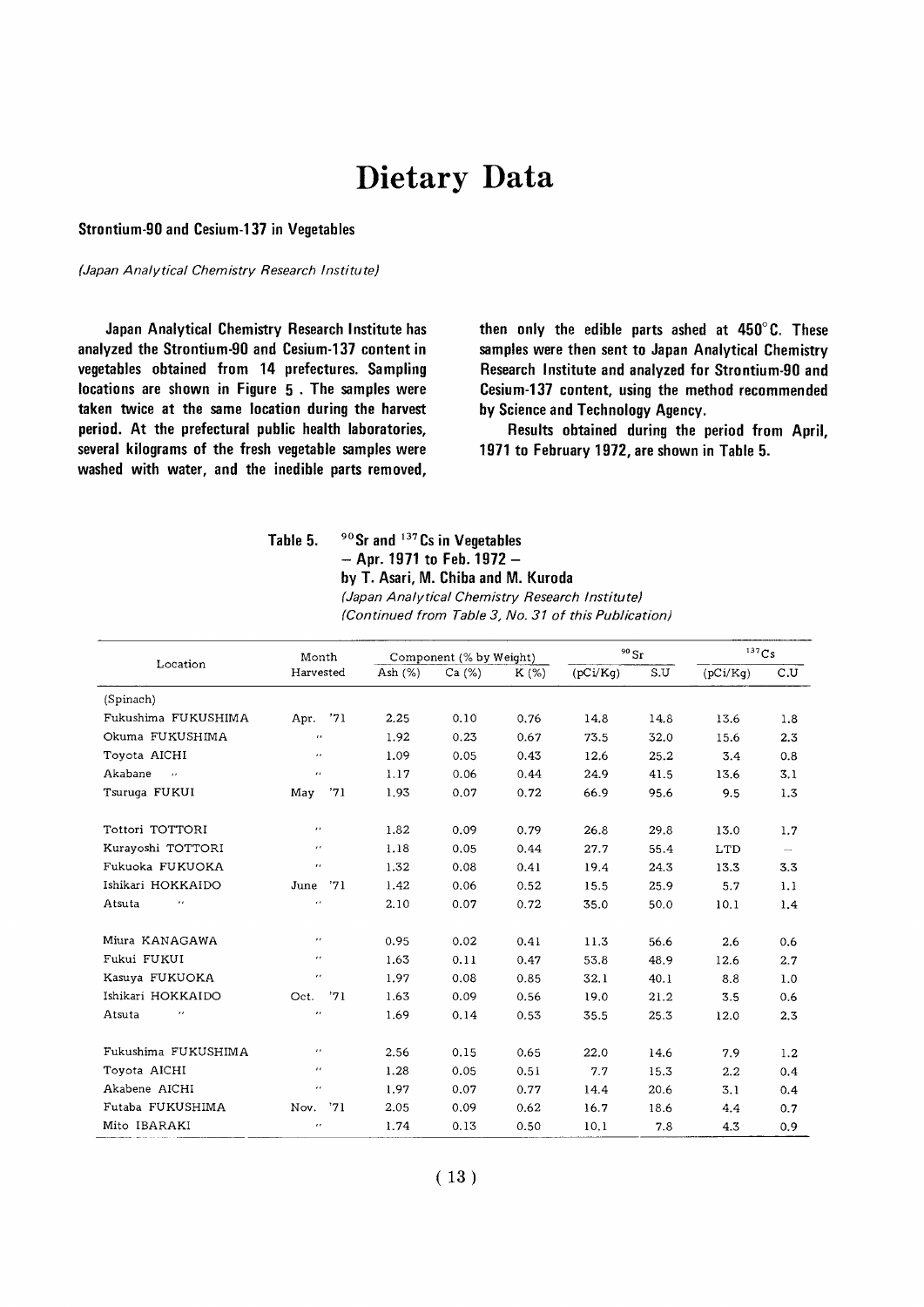| Location                                    | Month<br>Harvested          |                              | Component (% by Weight) |                   |         | $^{90}\rm{Sr}$ |       | $137$ Cs   |                          |
|---------------------------------------------|-----------------------------|------------------------------|-------------------------|-------------------|---------|----------------|-------|------------|--------------------------|
|                                             |                             |                              | Ash $(\%)$              | Ca (%)            | $K(\%)$ | (pCi/Kg)       | S.U   | (pCi/Kq)   | C.U                      |
| Tokaimura IBARAKI                           | Nov. '71                    |                              | 1.69                    | 0.06              | 0.60    | 9.7            | 16.1  | 2.0        | 0.3                      |
| Gotenba SHIZUOKA                            | $\bar{\phantom{a}}$         |                              | 1.77                    | 0.11              | 0.56    | 49.2           | 44.7  | 14.9       | 2.7                      |
| Fuji<br>$\mathcal{L} \mathcal{L}$           | $\lambda$                   |                              | 1.12                    | 0.05              | 0.41    | 14.1           | 28.2  | 5.6        | 1.4                      |
| Kurayoshi TOTTORI                           | $\boldsymbol{\epsilon}$     |                              | 1.73                    | 0.14              | 0.58    | 30.0           | 21.4  | 7.6        | 1.3                      |
| Kasuya FUKUOKA                              | $\mathbf{r}$ .              |                              | 1.06                    | 0.01              | 0.22    | 5,0            | 8.4   | 20.3       | 9.2                      |
| Fukuoka FUKUOKA                             | $\pmb{\cdot}$               |                              | 0.72                    | 0.05              | 0.26    | 7.8            | 15.7  | 5.5        | 2.1                      |
| Fukui FUKUI                                 | Dec. '71                    |                              | 1.28                    | 0.12              | 0.38    | 35.0           | 29.2  | 11.5       | 3.0                      |
| Tsuruqa FUKUI                               | $\bar{\epsilon}$            |                              | 1.60                    | 0.06              | 0.53    | 70.3           | 117.2 | 31.8       | 6.0                      |
| Tottori TOTTORI                             | $\bar{\epsilon}$            |                              | 1.98                    | 0.07              | 0.80    | 26.4           | 37.8  | 19.2       | 2,4                      |
| Mito IBARAKI                                | Apr. '72                    |                              | 1.49                    | 0.07              | 0.47    | 8,2            | 11.7  | 1.8        | 0.4                      |
| Tokaimura IBARAKI                           | $\mathbf{r}$                |                              | 1.27                    | 0.06              | 0.40    | 4.8            | 8.0   | 2.2        | 0.5                      |
| Yokohama KANAGAWA                           | $\epsilon$ .                |                              | 1.42                    | 0.08              | 0.33    | 8.7            | 10.9  | 10.9       | 3.3                      |
| Miura<br>$\boldsymbol{\alpha}$              | $\mathbf{r}$ ,              |                              | 1.29                    | 0.07              | 0.38    | 5.3            | 7.5   | 2.7        | 0.7                      |
| Gotenba SHIZUOKA                            | $\epsilon$                  |                              | 1.92                    | 0.12              | 0.59    | 52.2           | 43.5  | 31.5       | 5.3                      |
| Fuji<br>$\pmb{\cdot}$                       | $\pmb{\cdot}$               |                              | 1.48                    | 0.06              | 0.50    | 20.9           | 34.9  | 21.8       | 4.4                      |
| Yokohama KANAGAWA                           | Feb. '72                    |                              | 1.92                    | 0.07              | 0.62    | 10.4           | 14.8  | 5.7        | 0.9                      |
| Miura<br>$\boldsymbol{\mu}$                 | $\epsilon$                  |                              | 2.01                    | 0.10              | 0.60    | 14.4           | 14.4  | 3.4        | 0.6                      |
| (Japanese Radish Whole)                     |                             |                              |                         |                   |         |                |       |            |                          |
| Okuma FUKUSHIMA                             | Apr. '71                    |                              | 0.73                    | $0.\overline{0}5$ | 0.27    | 27.0           | 54.0  | <b>LTD</b> | $\overline{\phantom{0}}$ |
| Toyota AICHI                                | $\bar{\ell}$                |                              | 0.78                    | 0.02              | 0.27    | 9.6            | 47.8  | 2.5        | 0.9                      |
| Akabane AICHI                               | $\bar{\epsilon}$            |                              | 0.63                    | 0.03              | 0.21    | 20.2           | 67.4  | 3.4        | 1.6                      |
| Kukushima FUKUSHIMA                         | May '71                     |                              | 1.10                    | 0.05              | 0.31    | 14.6           | 29.2  | 4.3        | 1.4                      |
| Fukuoka FUKUOKA                             | $\pmb{\cdot}$               |                              | 0.72                    | 0.03              | 0.30    | 12.8           | 42.5  | 2.3        | 0.8                      |
| Yokohama KANAGAWA                           | June '71                    |                              | 0.59                    | 0.02              | 0.20    | 7,2            | 35.9  | 2.9        | 1.5                      |
| Niigata NIIGATA                             | $\bar{\epsilon}$            |                              | 0.49                    | 0.02              | 0.18    | 29.4           | 147.1 | 3.2        | 1.8                      |
| Kitakanbara NIIGATA                         | $\bar{\boldsymbol{r}}$      |                              | 0.84                    | 0.02              | 0.31    | 36.6           | 157.9 | 3.9        | 1.2                      |
| Nakakanbara<br>$\alpha$                     | $\mathbf{r}$                |                              | 0.74                    | 0.07              | 0.28    | 14.1           | 70.7  | 4.9        | 1.7                      |
| Kasuya FUKUOKA                              | $\pmb{\cdot}$               |                              | 0.60                    | 0.02              | 0.26    | 4.3            | 21.6  | 3.5        | 1.3                      |
| Ibusuki KAGOSHIMA                           |                             |                              | 1.08                    | 0.03              | 0.43    | 27.7           | 92.2  | 11.1       | 2.6                      |
| Aira KAGOSHIMA                              |                             | $\mathcal{F}(\mathcal{F})$ . | 0.69                    | 0.03              | 0.26    | 27.4           | 91.3  | 4.3        | 1.7                      |
| Ishikari HOKKAIDO                           | July '71                    |                              | 0.75                    | 0.02              | 0.29    | 36.4           | 181.9 | <b>LTD</b> | $\rightarrow$            |
| Atsuta<br>$\sim 100$                        | $\epsilon \, \epsilon$ .    |                              | 0.71                    | 0.02              | 0.29    | 26.2           | 131.0 | 2.4        | 0.8                      |
| Ota SHIMANE                                 | $\epsilon \epsilon$         |                              | 0.52                    | 0.03              | 0.19    | 54.3           | 180.9 | 10.1       | 5.3                      |
| Aomori AOMORI                               | Aug. '71                    |                              | 0.77                    | 0.02              | 0.29    | 21.6           | 108.2 | <b>LTD</b> | $-\!$                    |
| Kawabe AKITA                                | $\sim 100$ km s $^{-1}$     |                              | 0.67                    | 0.02              | 0.16    | 42.3           | 211.5 | 6.4        | 4.0                      |
| Ishikari HOKKAIDO                           | Oct. '71                    |                              | 0.52                    | 0.02              | 0.18    | 42.3           | 211.3 | 1.8        | 1.0                      |
| Atsuta<br>$\sim 1000$                       | $\bar{\boldsymbol{\theta}}$ |                              | 0.53                    | 0.02              | 0.19    | 21.1           | 105.5 | 2.0        | 1,1                      |
| Aomori AOMORI                               | $\cdot$                     |                              | 0.90                    | 0.07              | 0.22    | 54.0           | 77.2  | LTD        | $\overline{\phantom{a}}$ |
| Fukushima FUKUSHIMA                         | $\boldsymbol{\alpha}$       |                              | 0.60                    | 0.03              | 0.21    | 4.2            | 13.9  | <b>LTD</b> | $\overline{\phantom{0}}$ |
| Futaba<br>$\sim 10^{11}$ and $\sim 10^{11}$ | $\bar{\boldsymbol{\theta}}$ |                              | 0.62                    | 0.03              | 0.31    | 24.6           | 81.8  | 1.5        | 0.5                      |
| Toyota AICHI                                | $\bar{\phantom{a}}$         |                              | 0.67                    | 0.02              | 0.26    | 7.0            | 35.1  | LTD        |                          |
| Akabane<br>$\alpha$                         | $\bullet$                   |                              | 0.55                    | 0.12              | 0.22    | 5.6            | 28.2  | <b>LTD</b> | $\overline{\phantom{a}}$ |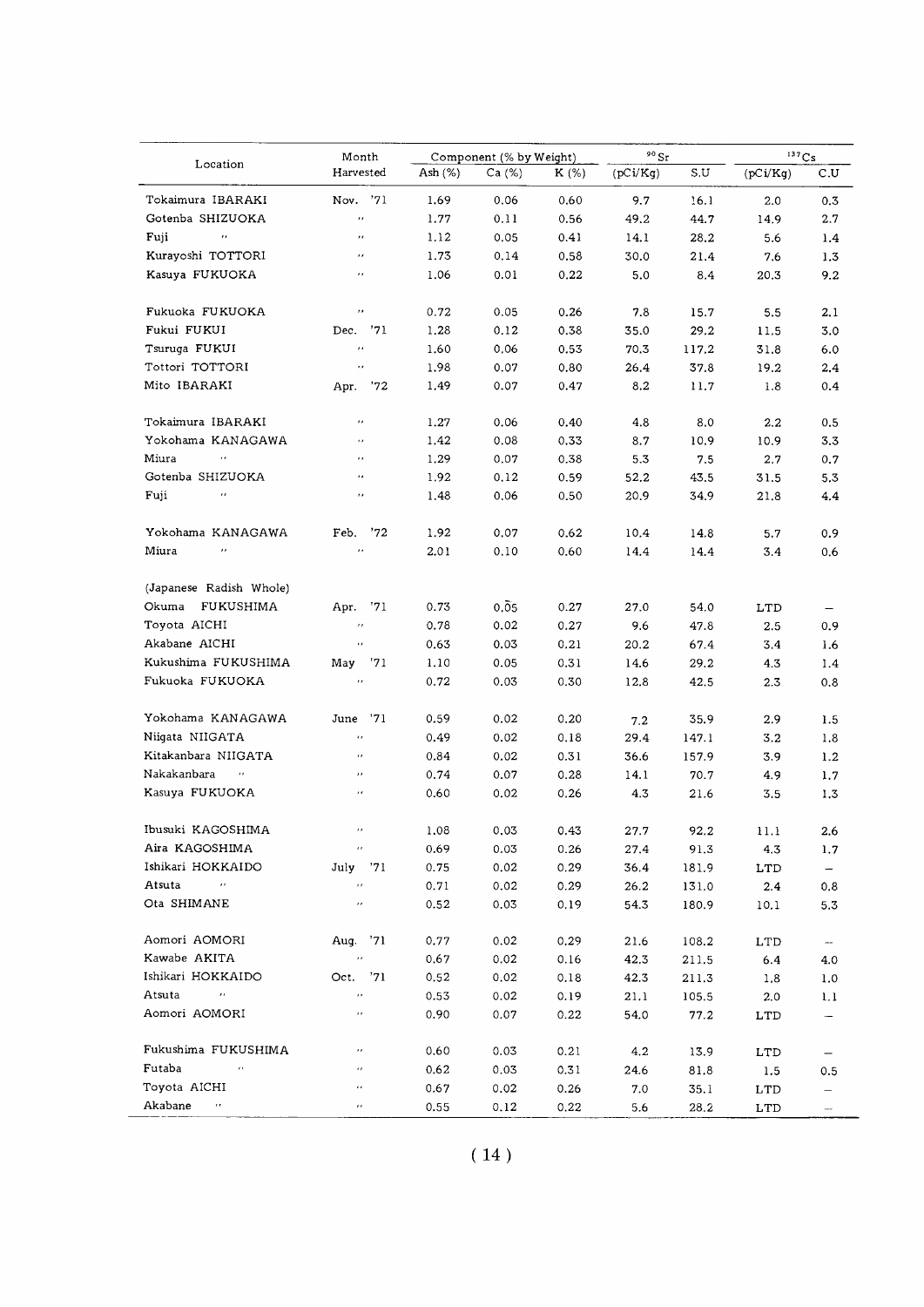|                               | Month            |         | Component (% by Weight) |         | $90$ Sr  |       | 137Cs      |     |
|-------------------------------|------------------|---------|-------------------------|---------|----------|-------|------------|-----|
| Location                      | Harvested        | Ash (%) | Ca (%)                  | $K(\%)$ | (pCi/Kg) | S.U   | (pCi/Kg)   | C.U |
| Kawabe AKITA                  | Nov. '71         | 0.39    | 0.02                    | 0.11    | 33.7     | 168.6 | 2,2        | 2.0 |
| Niigata NIIGATA               | $\bullet$        | 0.45    | 0.03                    | 0.16    | 32.8     | 109.5 | 3.8        | 2.4 |
| Kitakanbara NIIGATA           | $\cdot$          | 0.51    | 0.02                    | 0.19    | 13.5     | 67.6  | 3.4        | 1.8 |
| Nakakanbara<br>$\pmb{\cdots}$ | $\bullet$        | 0.44    | 0.01                    | 0.14    | 12.4     | 124.1 | 2.6        | 1.9 |
| Gotenba SHIZUOKA              | $\cdot$          | 0.62    | 0.03                    | 0.22    | 12.3     | 41.0  | 2.9        | 1.3 |
| Fuji SHIZUOKA                 | $\cdot\cdot$     | 0.53    | 0.02                    | 0.19    | 23.2     | 116.1 | 12.5       | 6.6 |
| Iwami TOTTORI                 | $\cdot\cdot$     | 0.65    | 0.03                    | 0.23    | 20.4     | 68.1  | 1.8        | 0,8 |
| Ota SHIMANE                   | $\cdots$         | 0.67    | 0.03                    | 0.26    | 56.0     | 186.7 | 2.7        | 1.0 |
| Kasuya FUKUOKA                | $\cdots$         | 0.74    | 0.05                    | 0.26    | 8,6      | 17.2  | <b>LTD</b> |     |
| Miura KANAGAWA                | '71<br>Dec.      | 0.48    | 0.02                    | 0.16    | 5.3      | 26.3  | LTD        | -   |
| Yokohama KANAGAWA             | $\bullet$        | 0.63    | 0.04                    | 0.24    | 8.8      | 22.1  | 13.1       | 5.5 |
| Mikata FUKUI                  | $\cdot$          | 0.55    | 0.04                    | 0.18    | 23.1     | 57.7  | 4.1        | 2.3 |
| Tsuruga FUKUI                 | $\bullet$        | 1.19    | 0.08                    | 0.31    | 128.8    | 161.0 | 11.6       | 3,8 |
| Iwami TOTTORI                 | $\bullet\bullet$ | 0.50    | 0.03                    | 0.17    | 15.8     | 52.7  | LTD        | -   |
| Sawara FUKUOKA                | $\cdots$         | 0.54    | 0.05                    | 0.18    | 18.4     | 36.8  | 8.6        | 4.8 |
| Ibusuki KAGOSHIMA             | $\cdots$         | 0.68    | 0.03                    | 0.21    | 10.1     | 33.7  | 4.3        | 2.0 |
| Aira<br>$\cdot$               | $\pmb{\cdot}$    | 0.66    | 0.04                    | 0.30    | 18.1     | 45.3  | 4.7        | 1.6 |
| Gotenba SHIZUOKA              | '72<br>Jan.      | 0.48    | 0.02                    | 0.17    | 14.5     | 72.5  | 3.4        | 2.0 |
| Fuji<br>$\pmb{\cdot}$         | $\cdot$          | 0.61    | 0.04                    | 0.20    | 21.8     | 54.4  | 5.0        | 2.5 |
| Tsuruqa FUKUI                 | "72"<br>Feb.     | 0.97    | 0.08                    | 0.27    | 24.1     | 30.2  | 10.6       | 3.9 |

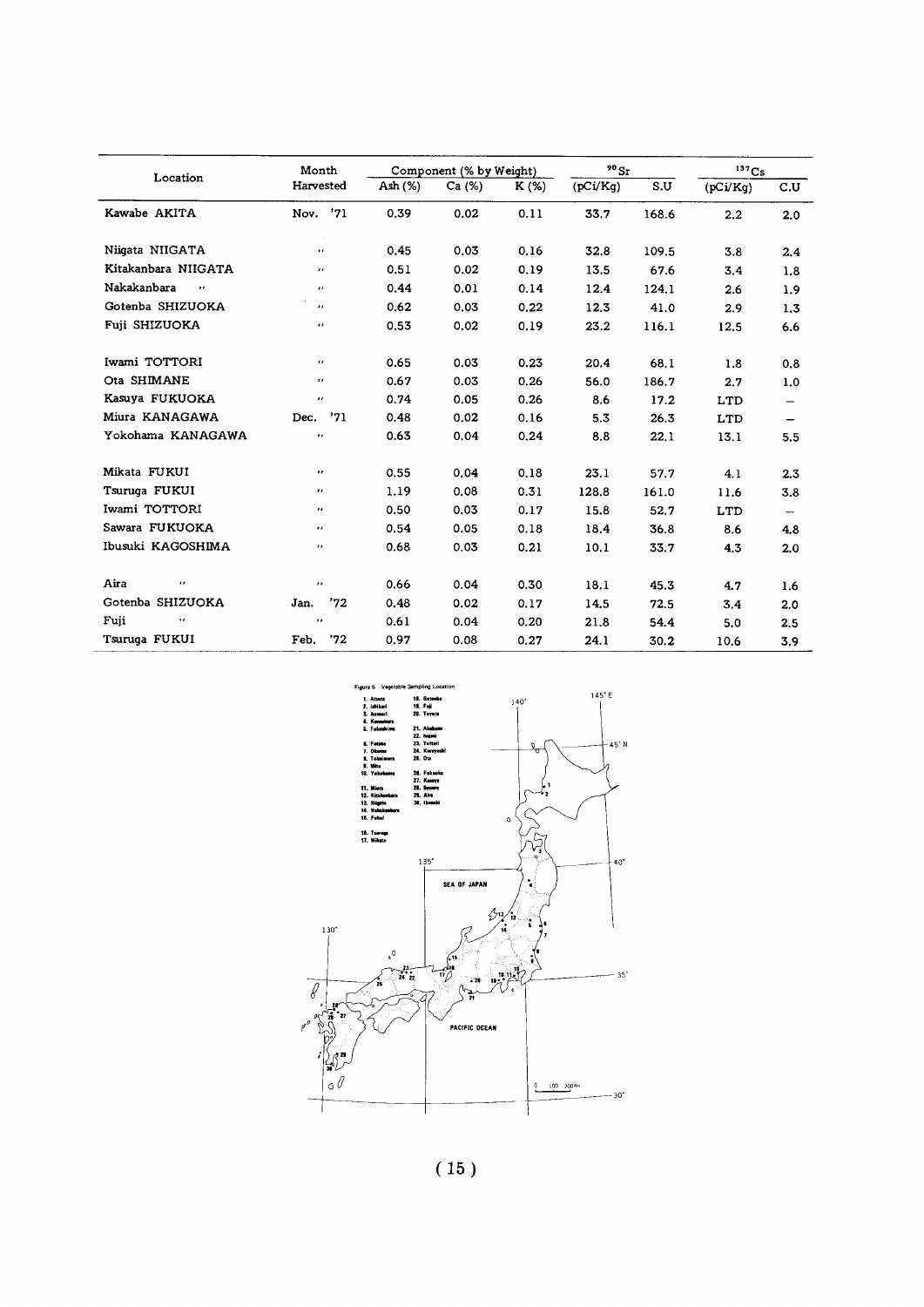#### Strontium-90 and Cesium-137 in milk

(National Institute of Animal Industry)

The concentration of Strontium-90 and Cesium-137 in milk, were gotten from individual cows in several parts of Japan, were determined. This work was begun from December 1961 and being continued untill nowadays. The results obtained were shown in Table 6.

Sampling stations are indicated in Figure 6.

#### Table 6. The concentration of Strontium-90 and Cesium-137 in Milk  $-$  Jan., 1969 to Dec., 1970  $$ by T. Mitsuhashi, H. D (National Institute of Animal Industry) (Continued from Table 1, No. 24 of this Publication)

| Sampling   |      | Ca      | $Sr-90$        |                | K       | $Cs-137$             |                |  |
|------------|------|---------|----------------|----------------|---------|----------------------|----------------|--|
| Location   | Day  | $(\% )$ | $(pCi/\ell)$   | (pCi/gCa)      | $(\% )$ | (pC <sub>i</sub> /l) | (pCi/qk)       |  |
| Sapporo    | 1969 |         |                |                |         |                      |                |  |
| (Hokkaido) | Jan. | 0.12    | $15.8 \pm 0.6$ | $13.2 \pm 0.5$ | 0.14    | $37.3 \pm 2.8$       | $26.6 \pm 2.0$ |  |
|            | Feb. | 0.11    | $15.9 \pm 0.8$ | $14.5 \pm 0.7$ | 0.15    | $38.7 \pm 2.5$       | $25.8 \pm 1.7$ |  |
|            | Mar. | 0.11    | $13.2 \pm 0.6$ | $12.0 \pm 0.5$ | 0.14    | $26.8 \pm 2.5$       | $19.1 \pm 1.8$ |  |
|            | Apr. | 0.11    | $11.9 + 0.8$   | $10.8 \pm 0.7$ | 0.15    | 58.0±3.6             | $38.7 \pm 2.4$ |  |
|            | May  | 0.13    | $13.6 \pm 0.7$ | $10.5 \pm 0.5$ | 0.15    | $63.2 + 5.9$         | $42.1 \pm 3.9$ |  |
|            | June | 0.12    | $10.5 \pm 0.7$ | $8.8 \pm 0.6$  | 0.16    | $88.5 \pm 4.3$       | $55.3 \pm 2.7$ |  |
|            | July | 0.11    | $9.7 \pm 0.7$  | $8.8 \pm 0.6$  | 0.14    | $35.5 \pm 2.0$       | $25.4 \pm 1.4$ |  |
|            | Aug. | 0.11    | $11.2 \pm 0.7$ | $10.2 \pm 0.6$ | 0.17    | 140.3±4.8            | $82.5 \pm 2.8$ |  |
|            | Oct. | 0.11    | $15.3 \pm 0.7$ | 13.9±0.6       | 0.15    | $32.1 \pm 2.8$       | $21.4 \pm 1.9$ |  |
|            | Dec. | 0.10    | $13.3 \pm 0.8$ | $13.3 \pm 0.8$ | 0.14    | $28.5 \pm 2.3$       | $20.4 \pm 1.6$ |  |
|            | 1970 |         |                |                |         |                      |                |  |
|            | Feb. | 0.10    | $15.1 \pm 0.7$ | $15.1 \pm 0.7$ | 0.14    | $33.1 \pm 2.4$       | $23.6 \pm 1.7$ |  |
|            | Apr. | 0.11    | $9.9 \pm 0.9$  | $9.0 + 0.8$    | 0.15    | $45.8 \pm 2.2$       | $30.5 \pm 1.5$ |  |
|            | June | 0.10    | $11.3 \pm 1.0$ | $11.3 \pm 1.0$ | 0.17    | $50.1 \pm 2.8$       | $29.5 \pm 1.6$ |  |
|            | Oct. | 0.11    | $19.0 \pm 0.8$ | $17.3 \pm 0.7$ | 0.15    | $23.6 \pm 2.4$       | $15.7 \pm 1.6$ |  |
|            | Dec. | 0.10    | $4.6 \pm 0.8$  | $4.6 \pm 0.8$  | 0.17    | 131.2±4.9            | $77.2 \pm 2.9$ |  |
| Morioka    | 1969 |         |                |                |         |                      |                |  |
| (Iwate)    | Jan. | 0.10    | $6.8 \pm 0.6$  | $6.8 \pm 0.6$  | 00.15   | $45.1 \pm 3.2$       | $30.1 \pm 2.1$ |  |
|            | Feb. | 0.10    | $8.6 \pm 0.8$  | $8.6 \pm 0.8$  | 0.14    | $41.0 \pm 3.2$       | $29.3 \pm 2.3$ |  |
|            | Mar. | 0.10    | $7.6 \pm 0.6$  | $7.6 \pm 0.6$  | 0.14    | $53.1 + 3.2$         | $37.9 \pm 2.3$ |  |
|            | Apr. | 0.10    | $8.9 \pm 0.6$  | $8.9 + 0.6$    | 0.14    | $90.1 \pm 10.5$      | $64.4 \pm 7.5$ |  |
|            | May  | 0.11    | $7.5 \pm 0.6$  | $6.8 + 0.5$    | 0.15    | $21.7 \pm 3.0$       | $14.5 \pm 2.0$ |  |
|            | June | 0.11    | $6.7 \pm 0.6$  | $6.1 \pm 0.5$  | 0.14    | $22.7 \pm 3.1$       | $16.2 \pm 2.2$ |  |
|            | July | 0.11    | $5.4 \pm 0.6$  | $4.9 \pm 0.5$  | 0.14    | $22.6 \pm 2.5$       | $16.1 \pm 1.8$ |  |
|            | Auq. | 0.11    | $7.2 \pm 0.6$  | $6.5 \pm 0.5$  | 0.14    | 39.0±3.4             | $27.9 \pm 2.4$ |  |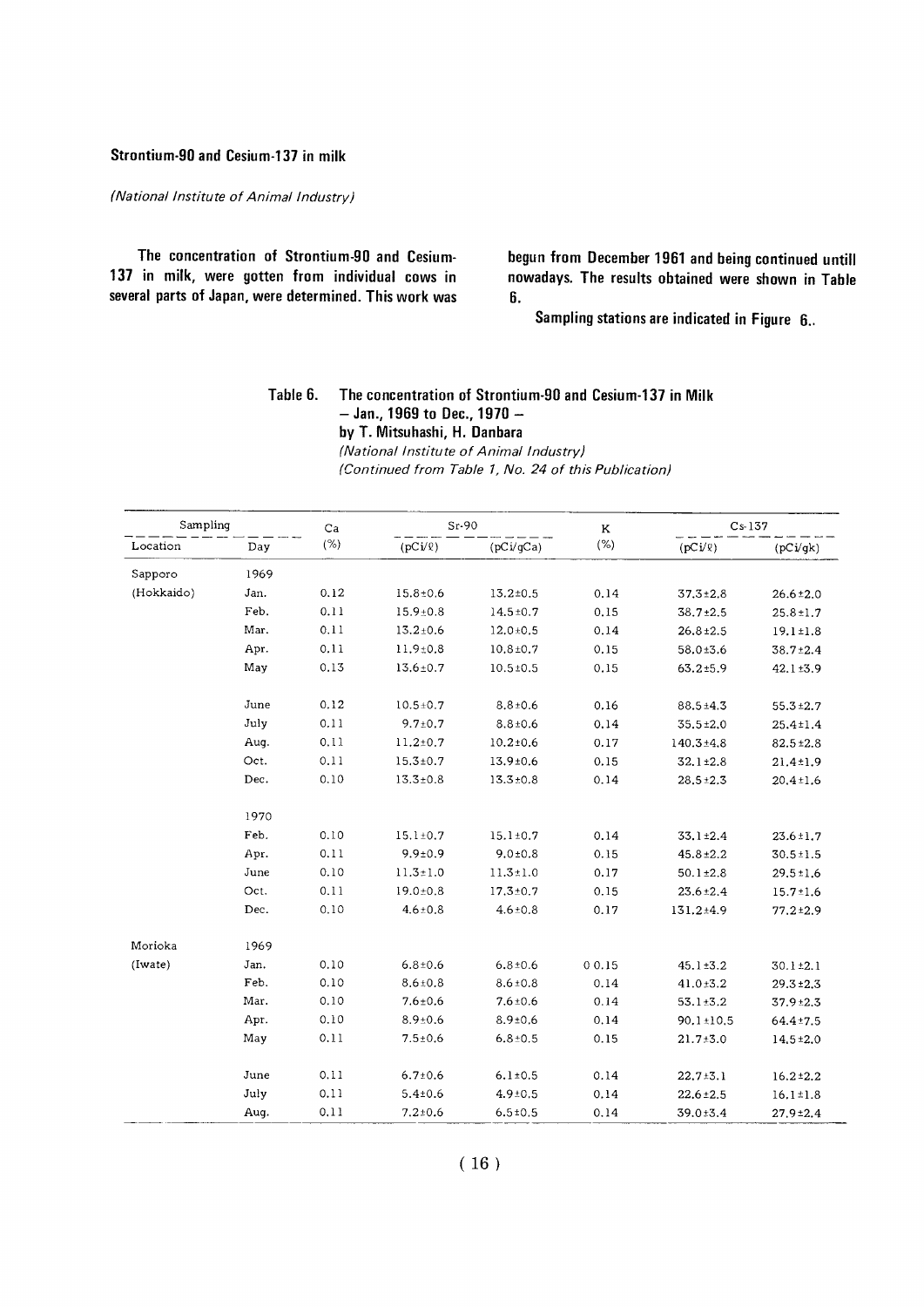| Sampling   |      | Ca   | $Sr-90$        |                | $\rm K$ | $Cs - 137$     |                |  |
|------------|------|------|----------------|----------------|---------|----------------|----------------|--|
| Location   | Day  | (%)  | $(pCi/\ell)$   | (pCi/gCa)      | $(\%)$  | $(pCi/\ell)$   | (pCi/gk)       |  |
|            | Oct. | 0.10 | $8.5 \pm 0.6$  | $8.5 \pm 0.5$  | 0.14    | $29.3 \pm 2.5$ | $20.9 \pm 1.8$ |  |
|            | Dec. | 0,11 | $10.2 \pm 0.6$ | $9.3 \pm 0.5$  | 0.14    | $24.6 \pm 2.1$ | $17.6 \pm 1.5$ |  |
|            |      |      | $\pm$          |                |         |                |                |  |
|            | 1970 |      | Ŧ              |                |         |                |                |  |
|            | Feb. | 0.10 | $8.5 \pm 0.5$  | $8.5 \pm 0.5$  | 0.14    | $18.3 \pm 1.6$ | $13.1 \pm 1.1$ |  |
|            | Apr. | 0.10 | $6.5 = 0.8$    | $6.5 \pm 0.8$  | 0.14    | $17.4 \pm 1.8$ | $12.4 \pm 1.3$ |  |
|            | June | 0.11 | $7.2 \pm 0.8$  | $6.5 \pm 0.7$  | 0.16    | $25.4 \pm 2.2$ | $15.9 = 1.4$   |  |
|            | Oct. | 0.10 | $7.8 \pm 0.6$  | $77.8 \pm 0.6$ | 0.14    | $27.2 \pm 2.5$ | $19.8 \pm 1.8$ |  |
|            | Dec. | 0.10 | $6.1 \pm 0.4$  | $6.1 \pm 0.4$  | 0.14    | $20.0 + 2.1$   | $14.3 \pm 1.5$ |  |
| Toyama     | 1969 |      |                |                |         |                |                |  |
| (Hokuriku) | Jan. | 0.10 | $5.1 \pm 0.4$  | $4.6 \pm 0.4$  | 0.14    | $18.7 \pm 2.2$ | $15.4 \pm 1.6$ |  |
|            | Feb. | 0.10 | $5.8 + 0.6$    | $5.8 \pm 0.6$  | 0.14    | $15.0 \pm 2.1$ | $10.7 = 1.5$   |  |
|            | Mar. | 0.10 | $4.2 \pm 0.5$  | $4.2 \pm 0.5$  | 0.13    | $19.9 \pm 2.8$ | $15.3 \pm 2.2$ |  |
|            | Apr. | 0.11 | $5.4 \pm 0.4$  | $4.9 \pm 0.4$  | 0.14    | 22.0 ± 3.2     | $15.7*2.3$     |  |
|            | May  | 0.10 | $5.3 \pm 0.4$  | $5.3 \pm 0.4$  | 0.14    | 31.4 \$5.2     | $22.4 + 3.7$   |  |
|            | June | 0.14 | $5.0 + 0.4$    | $5.0 \pm 0.4$  | 0.15    | $27.1 \pm 3.0$ | $18.1 \pm 2.0$ |  |
|            | July | 0.10 | $5.1 \pm 0.4$  | $5.1 \pm 0.4$  | 0.14    | $18.9 \pm 2.1$ | $13.5 \pm 1.5$ |  |
|            | Aug. | 0.10 | $6.1 \pm 0.5$  | $6.1 \pm 0.5$  | 0.14    | 16.9 ± 2.2     | $12.1 \pm 1.6$ |  |
|            | Oct. | 0.10 | $5.7 \pm 0.4$  | $5.7 \pm 0.4$  | 0.13    | $18.1 \pm 2.2$ | 13.9 ± 1.7     |  |
|            | Dec. | 0.09 | $7.4 \pm 0.5$  | $8.2 \pm 0.6$  | 00.13   | $16.2 \pm 1.8$ | $12.5 \pm 1.4$ |  |
|            | 1970 |      |                |                |         |                |                |  |
|            | Feb. | 0.09 | $4.0 \pm 0.4$  | $4.4 \pm 0.4$  | 0.13    | $14.0 \pm 2.1$ | $10.8 = 1.6$   |  |
|            | Apr. | 0.10 | $7.7 \pm 1.3$  | $7.7 = 1.3$    | 0.14    | $13.7 = 1.3$   | $9.8*0.9$      |  |
|            | June | 0.09 | $6.8 + 0.7$    | $7.6 \pm 0.8$  | 0.14    | $14.3 \pm 1.8$ | $10.2 \pm 1.3$ |  |
|            | Oct. | 0.10 | $9.0 \pm 0.7$  | $9.0 \pm 0.7$  | 0.14    | $36.5 \pm 3.7$ | $26.1 \pm 2.6$ |  |
|            | Dec. | 0.10 | $7.1 \pm 0.6$  | $7.1 \pm 0.6$  | 0.13    | $17.9 \pm 2.2$ | $13.8 \pm 1.7$ |  |
| Ohiba      | 1969 |      |                |                |         |                |                |  |
| (Kanto)    | Jan. | 0.10 | $3.8 + 0.4$    | $3.8 + 0.4$    | 0.13    | $10.6 \pm 1.9$ | $8.2 \pm 1.5$  |  |
|            | Feb. | 0.10 | $3.1 \pm 0.4$  | $3.1 \pm 0.4$  | 0.13    | $29.1 \pm 3.5$ | $22.4 \pm 2.7$ |  |
|            | Mar. | 0.09 | $4.7 \pm 0.4$  | $5.2 \pm 0.4$  | 0.14    | $11.7 \pm 2.1$ | $8.4 \pm 1.4$  |  |
|            | Apr. | 0.11 | $3.4 \pm 0.4$  | $3.1 \pm 0.4$  | 0.13    | $15.8 \pm 3.0$ | $12.2 \pm 2.3$ |  |
|            | May  | 0.10 | $3.4 \pm 0.4$  | $3.4 \pm 0.4$  | 0.14    | $11.5 \pm 4.8$ | $8.2 \pm 3.4$  |  |
|            | June | 0.10 | $3.1 \pm 0.4$  | $3.1 \pm 0.4$  | 0.14    | $20.4 \pm 2.9$ | $14.6 \pm 2.1$ |  |
|            | July | 0.11 | $2.8 + 0.4$    | $2.5 \pm 0.4$  | 0.13    | $15.3 \pm 1.9$ | $10.4 \pm 1.5$ |  |
|            | Aug. | 0.10 | $2,6 \pm 0.3$  | $2.6 \pm 0.3$  | 0.15    | $16.2 \pm 1.8$ | $10.8 \pm 1.2$ |  |
|            | Oct. | 0.09 | $3.8 + 0.4$    | $4.2 \pm 0.4$  | 0.14    | $10.5 \pm 1.7$ | $7.5 \pm 1.2$  |  |
|            | Dec. | 0.09 | $3.1 \pm 0.4$  | $3.4 \pm 0.4$  | 0.15    | $11.3 \pm 1.5$ | $7.5 \pm 1.0$  |  |
|            | 1970 |      |                |                |         |                |                |  |
|            | Feb. | 0.11 | $2.4 \pm 1.1$  | $2.2 \pm 1.0$  | 0.14    | $8.7 \pm 2.0$  | $6.2 \pm 1.4$  |  |
|            | Apr. | 0.10 | $3.1 \pm 0.6$  | $3.1 \pm 0.6$  | 0.14    |                |                |  |
|            | June | 0.10 | $4.5 \pm 0.5$  | $4.5 \pm 0.5$  | 0.14    | $11.5 \pm 1.5$ | $8.2 \pm 1.1$  |  |
|            | Oct. | 0.10 | $2.3 \pm 0.3$  | $2.3 \pm 0.3$  | 0.13    | $9.1 \pm 2.9$  | $7.0 \pm 2.2$  |  |
|            | Dec. | 0.09 | $2.2 \pm 0.3$  | $2.4 \pm 0.3$  | 0.14    | $12.4 \pm 1.5$ | $8.9 \pm 1.1$  |  |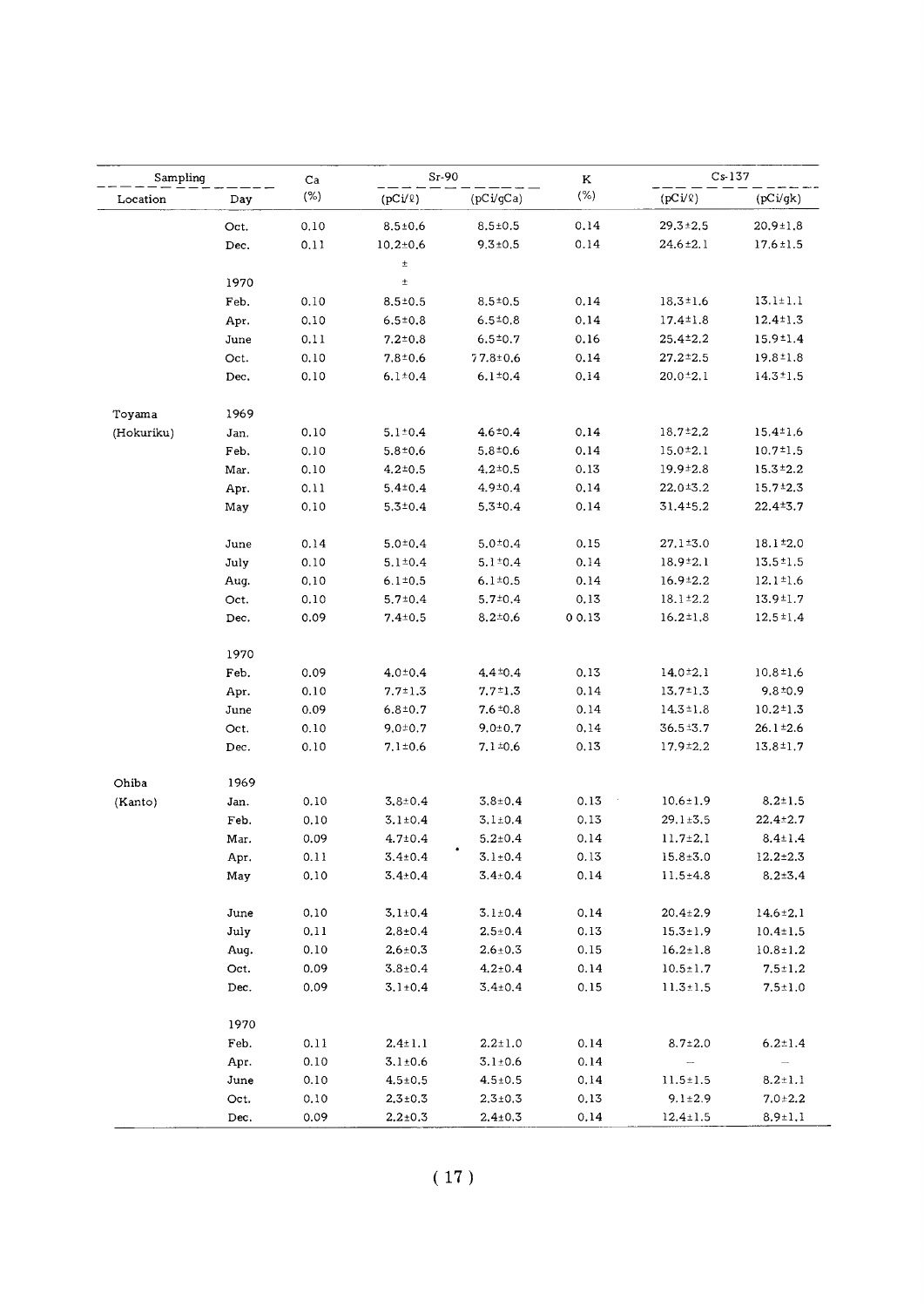| Sampling  |      | $Sr-90$<br>Ca |                |               | $\rm K$ | $Cs-137$        |                |
|-----------|------|---------------|----------------|---------------|---------|-----------------|----------------|
| Location  | Day  | $(\%)$        | $(pCi/\ell)$   | (pCi/gCa)     | $(\% )$ | $(pC\dot{v}/r)$ | (pCi/gk)       |
| Shizuoka  | 1969 |               |                |               |         |                 |                |
| (Tokai)   | Jan. | 0.12          | $4.7 \pm 0.4$  | $3.9 \pm 0.3$ | 0.14    | 19.2±3.0        | $13.7 \pm 2.1$ |
|           | Feb. | 0.11          | $6.1 \pm 0.6$  | $5.5 \pm 0.5$ | 0.15    | $17.1 \pm 2.3$  | $11.4 \pm 2.2$ |
|           | Mar. | 0.10          | 4.9 ± 0.4      | $4.9 + 0.4$   | 0.15    | $20.7 \pm 3.0$  | $13.8 \pm 2.0$ |
|           | Apr. | 0.11          | $5.7 + 0.4$    | $5.2 \pm 0.4$ | 0.14    | 17.8 ± 2.5      | $12.7 \pm 1.8$ |
|           | May  | 0.11          | $4.5^{\pm}0.4$ | $4.1 \pm 0.4$ | 0.13    | $11.2 \pm 2.5$  | $8.6 \pm 1.9$  |
|           | June | 0.11          | $4.3 \pm 0.4$  | $3.9 + 0.4$   | 0.13    | $14.7 + 2.4$    | $11.3 \pm 1.8$ |
|           | July | 0.09          | $4.1 \pm 0.4$  | $4.6 \pm 0.4$ | 0.14    | $29.1 \pm 2.4$  | $20.8 \pm 1.7$ |
|           | Aug. | 0.12          | $4.0 \pm 0.4$  | $3.3 \pm 0.3$ | 0.16    | $13.5 \pm 2.2$  | $8.4 + 1.4$    |
|           | Oct. | 0.11          | $8.2 \pm 0.6$  | $7.5 \pm 0.5$ | 0.15    | $19.4 \pm 2.1$  | $12.9 \pm 1.4$ |
|           | Dec. | 0.10          | $7.1 \pm 0.5$  | $7.1 \pm 0.5$ | 0.16    | $15.7 \pm 1.8$  | $9.8 \pm 1.1$  |
|           | 1970 |               |                |               |         |                 |                |
|           | Feb. | 0.10          | $6.2 \pm 0.6$  | $6.2 \pm 0.6$ | 0.15    | $11.3 \pm 1.2$  | $7.5 \pm 0.8$  |
|           | Apr. | 0.11          | $3.7 \pm 0.7$  | $3.4 \pm 0.6$ | 0.14    | $12.3 \pm 1.4$  | $8.8 \pm 1.0$  |
|           | June | 0.10          | $6.1 \pm 0.5$  | $6.1 \pm 0.5$ | 0.14    | $12.7 \pm 1.7$  | $9.1 \pm 1.2$  |
|           | Oct. | 0.11          | $3.6 \pm 0.4$  | $3.3 \pm 0.4$ | 0.14    | $47.8 \pm 9.6$  | 34.1 ±6.9      |
|           | Dec. | 0.11          | $5.0 \pm 0.4$  | $4.5 \pm 0.4$ | 0.14    | $6.0 \pm 1.6$   | $4.3 \pm 1.1$  |
| Kagawa    | 1969 |               |                |               |         |                 |                |
| (Shikoku) | Jan. | 0.11          | $3.2 \pm 0.4$  | $2,9*0.4$     | 0.15    | 14.0±2.4        | $9.3 \pm 1.6$  |
|           | Feb. | 0.11          | $3.0 \pm 0.4$  | $2.7 - 0.4$   | 0.14    | $13.3 \pm 2.5$  | $9.5 \pm 1.9$  |
|           | Mar. | 0.10          | $2.8 + 0.4$    | $2.8 \pm 0.4$ | 0.15    | $14.4 \pm 2.4$  | $9.6 \pm 1.6$  |
|           | Apr. | 0.10          | $3.0 + 0.4$    | $3.0 \pm 0.4$ | 0.14    | $10.0 \pm 3.3$  | $7.1 \pm 2.4$  |
|           | May  | 0.10          | 2.9±0.4        | $2.9 + 0.4$   | 0.14    | $39.7 \pm 7.9$  | $28.4 + 5.6$   |
|           | June | 0.10          | $3.0 \pm 0.4$  | $3.0 \pm 0.4$ | 0.13    | $15.9 \pm 1.8$  | $12.2 + 1.4$   |
|           | July | 0.09          | $3.0 + 0.4$    | $3.3 \pm 0.4$ | 0.15    | 14.8 ±1.7       | $9.9 \pm 1.1$  |
|           | Aug. | 0.10          | $3.0 \pm 0.4$  | $3.0 \pm 0.4$ | 0.14    | $16.3 \pm 1.9$  | $11.6 \pm 1.4$ |
|           | Oct. | 0.11          | $7.2 \pm 0.5$  | $6.5 \pm 0.5$ | 0.15    | 13.6 ± 2.4      | $9.1 \pm 1.6$  |
|           | Dec. | 0.10          | $6.8 + 0.6$    | $6.8 + 0.6$   | 0.14    | $14.2 \pm 1.9$  | $10.1 \pm 1.4$ |
|           | 1970 |               |                |               |         |                 |                |
|           | Feb. | 0.10          | $1.8 + 0.5$    | $1.8 \pm 0.5$ | 0.14    | $8.4 \pm 1.0$   | $6.1 \pm 0.7$  |
|           | Apr. | 0.09          | $1.8 + 0.5$    | $1.8 \pm 0.6$ | 0.13    | $12.0 + 2.2$    | $9.0 \pm 1.7$  |
|           | June | 0.10          | $5.3 \pm 0.5$  | $5.3 \pm 0.5$ | 0.13    | $17.7 \pm 1.9$  | $13.6 \pm 1.5$ |
|           | Oct. | 0.10          | $1.8 + 0.3$    | $1.8 + 0.3$   | 0.13    | $20.6 + 4.5$    | 15.8 ± 3.5     |
|           | Dec. | 0.11          | $1.6 \pm 0.3$  | $1.5 \pm 0.3$ | 0.14    | $5.6 \pm 1.0$   | $4.0 \pm 0.7$  |
| Fukuoka   | 1969 |               |                |               |         |                 |                |
| (Kyushu)  | Jan. | 0.09          | $2.0 \pm 0.3$  | $2.2 \pm 0.3$ | 0.14    | $16.1 \pm 2.3$  | $11.5 \pm 1.6$ |
|           | Feb. | 0.10          | $3.3 \pm 0.4$  | $3.3 \pm 0.4$ | 0.14    | 15.6±2.2        | $11.1 \pm 1.6$ |
|           | Mar. | 0.10          | $2.0 \pm 0.3$  | $2.0 + 0.3$   | 0.14    | $15.6 \pm 2.2$  | $11.1 \pm 1.6$ |
|           | Apr. | 0.10          | $2.9 \pm 0.3$  | $2.9 + 0.3$   | 0.14    | $11.3 \pm 2.2$  | $8.1 \pm 1.6$  |
|           | May  | 0.09          | $2.0 \pm 0.3$  | $2.2 \pm 0.3$ | 0.13    | $18.9 \pm 3.2$  | $14.5 \pm 2.5$ |
|           | June | 0.10          | $2.4 \pm 0.3$  | $2.4 \pm 0.3$ | 0.15    | $17.4 \pm 2.8$  | $11.6 \pm 1.9$ |
|           | July | 0.10          | $2.7 \pm 0.4$  | $2.7 \pm 0.4$ | 0.13    | $12.2 \pm 2.5$  | $9.4 \pm 1.9$  |